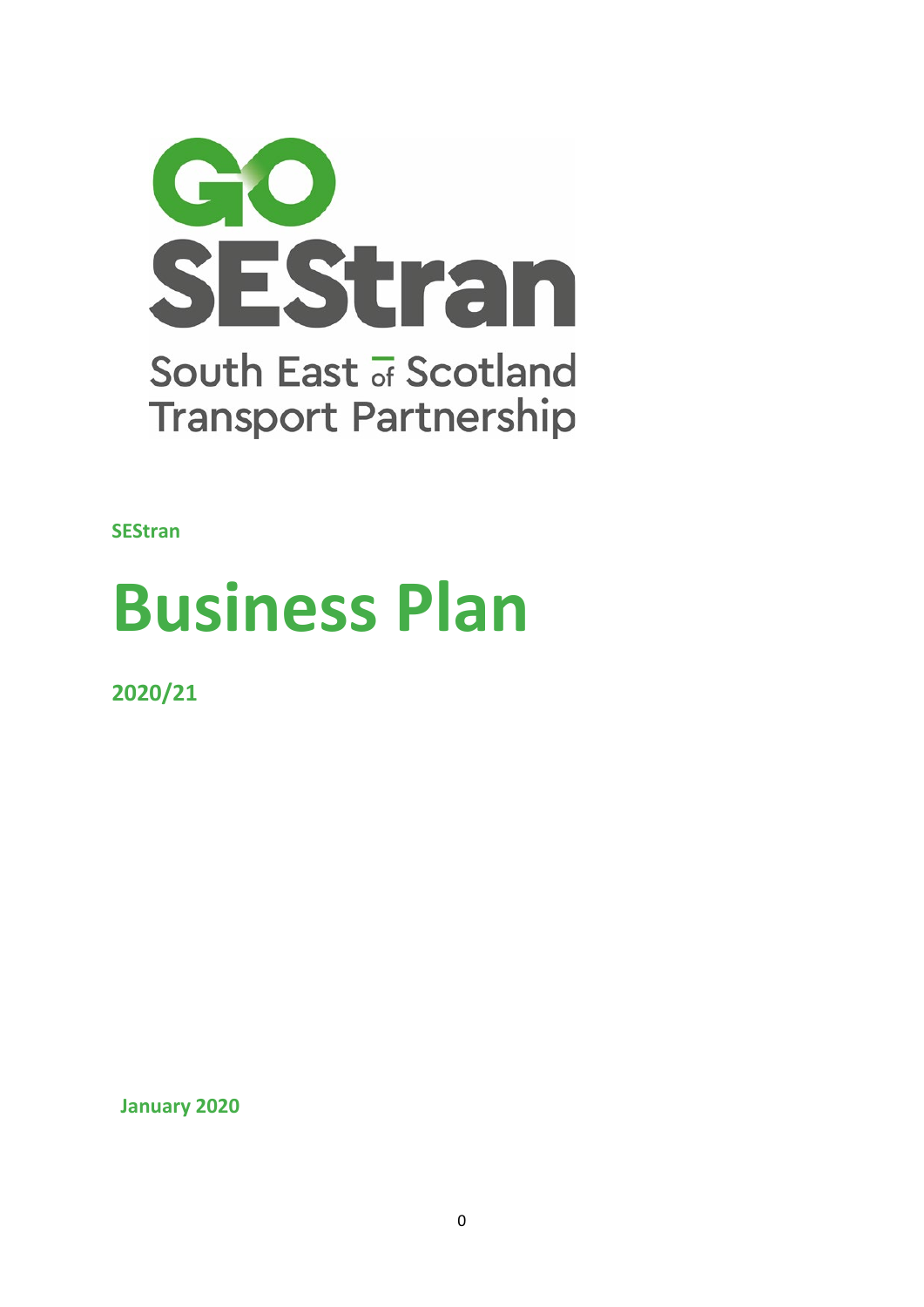# Foreword

The South East of Scotland Transport Partnership (SEStran) is the statutory Regional Transport Partnership for the South East of Scotland. It encompasses eight local authorities: The City of Edinburgh, Clackmannanshire, East Lothian, Falkirk, Fife, Midlothian, the Scottish Borders and West Lothian.

Within the SEStran area there are diverse transport challenges, ranging from urban congestion to rural public transport and declining bus patronage, and from the need to deliver more integrated mobility, to sustainable logistics and freight hubs. The region is highly diverse from both a geographic and socioeconomic perspective; the area has a wide range of urban and rural environments, and while Edinburgh is at the centre of the region's rapidly growing economy and the opportunities this brings, other communities in the region are affected by serious social and economic deprivation, further impacted by limited access to sustainable and affordable travel choices. Projected increases in population and households will put additional pressures on the transport system and integrated land use and transport planning will be essential if increased car dependency is to be avoided.

NTS2 (the review of Scotland's National Transport Strategy) was presented to Scottish Parliament on 5 February 2020. The Scottish Government's vision is to have a sustainable, inclusive, safe and accessible transport system helping deliver a healthier, fairer and more prosperous Scotland for communities, businesses and visitors which will reduce inequalities, take climate action, help deliver inclusive economic growth and improve health and wellbeing. I am pleased to say that I represented the Regional Transport Partnerships on the Strategy Board, chaired by the Cabinet Secretary, and I am very happy to be associated with the new strategy.

Linked to NTS2 is STPR2 (Second Strategic Transport Projects Review) being taken forward by Transport Scotland. Three STPR regional areas exist across the SEStran geography, with SEStran represented on the Regional Transport Working Groups established for each STPR2 area, and chairing the Regional Transport Working Group encompassed by the Edinburgh and South East Scotland city deal geography. Ultimately, the STPR process will identify a series of interventions consistent with the aims of NTS2 to be delivered at national, regional and local levels over the next 20 years. We look forward to appropriate regional interventions being identified, through the Working Groups, later this year.

There is an ever-increasing focus on the climate crisis we are currently facing and working towards a net zero carbon future will be a major influence on transport and its infrastructure in the decades to come. It is of note that this country is hosting the next international climate change conference ("COP26"), in November this year and therefore we can expect a great deal of attention being focussed on this country and what we are doing to help address the climate situation, particularly in respect of transport.

SEStran is now in the process of preparing a new Regional Transport Strategy (RTS) which will reflect the vision and aims of NTS 2 and will also take into account the rapid economic growth taking place in the south east region, and respond to initiatives being pursued by our partner councils, such as Edinburgh's proposed Low Emission Zone. The initial stage, a "Main Issues Report", currently under preparation, will provide the basis for more detailed work in the financial year 2020/21.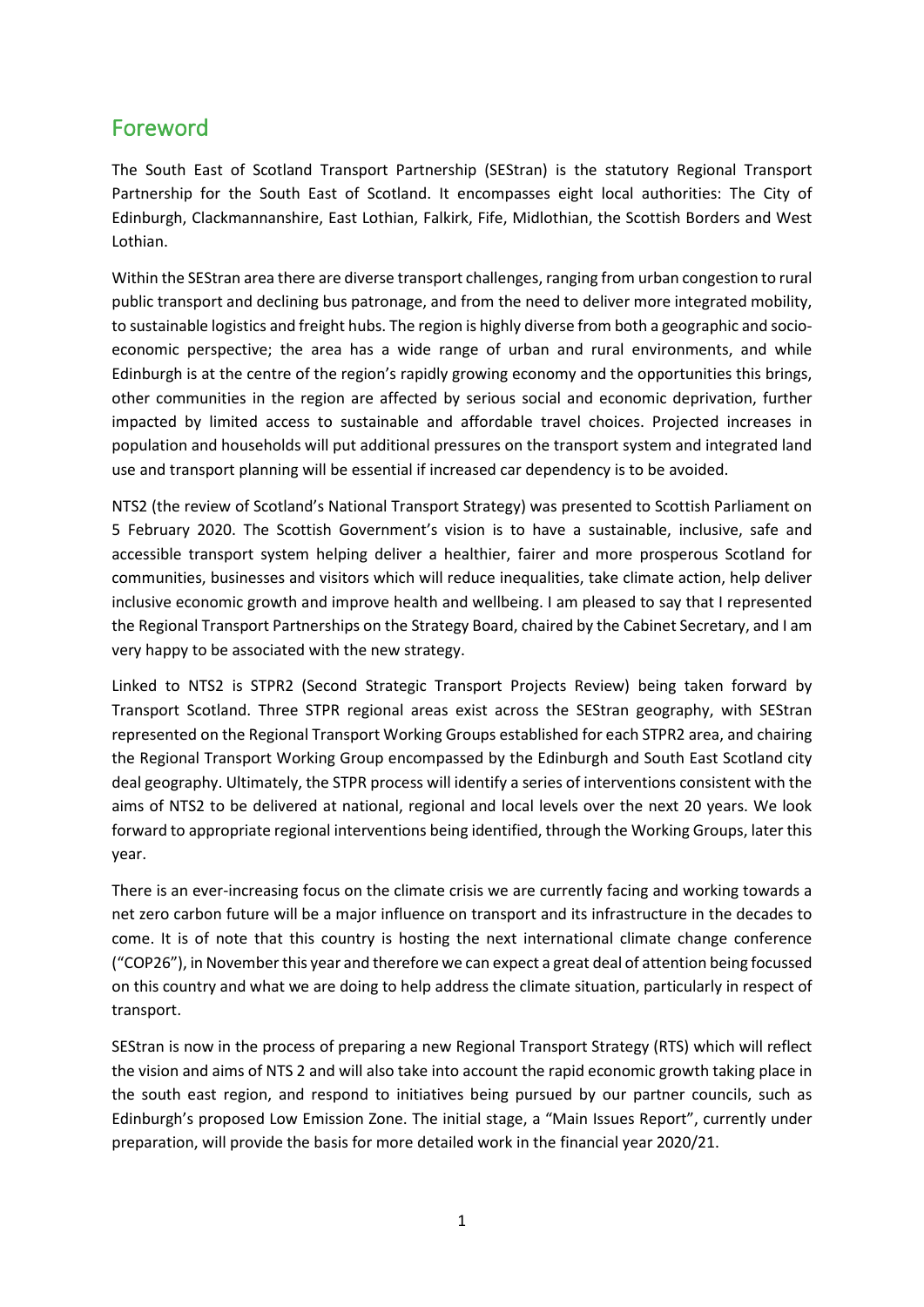The longer-term future of regional governance remains under consideration by Transport Scotland and the Scottish Government. Scotland's seven RTPs will continue to support the case for statutory Regional Partnerships with the potential to augment current transport functions with planning and economic development expertise, as an effective and efficient way to develop holistic regional strategies and visions – such as new Regional Spatial Strategies which have been introduced under the new Planning (Scotland) Act 2019. It is my firm belief that it is only by taking this more coordinated, statutory regional approach that the aims of NTS2 and the new RTS will be delivered. It is also my view that SEStran may need to again review and reassess its model 1 RTP status, to enable it to take a more effective role in working with bus companies to make a real contribution to our most disadvantaged communities, and towards reversing declining patronage and in so doing helping to deliver NTS2.

SEStran continues to be very much involved in EU projects, with six currently underway; most of which will continue beyond the EU exit transition period. SURFLOGH, a project that has trialled sustainable freight hub and last mile delivery, will hold its final conference in Belgium later this year. All of SEStran's current EU projects are very relevant to the NTS2 and to the Regional Transport Strategy and will provide valuable knowledge to assist all SEStran partners in the future. In the meantime, and certainly during the transition period, SEStran will continue to pursue partnerships and applications towards any relevant EU projects and will look to future arrangements to succeed those currently in place, to enable continued partnership working with the EU.

A range of active travel projects will continue into the coming year, including work with Sustrans Scotland and for Transport Scotland's Active Travel Team, in addition to funding the delivery of new e-bike hubs in the region.

There is a great deal to take up SEStran's attention this coming year, with all the policy development taking place (NTS2, STPR2, NPF4, etc.). SEStran plays a key role in all of these, and this is in addition to significant project work and strategy development to be progressed over the year. As ever, though, I am confident that our officials will succeed in their many aims and I am therefore delighted to present our Business Plan for 2020/21.

Councillor Gordon Edgar

Chair of the South East of Scotland Transport Partnership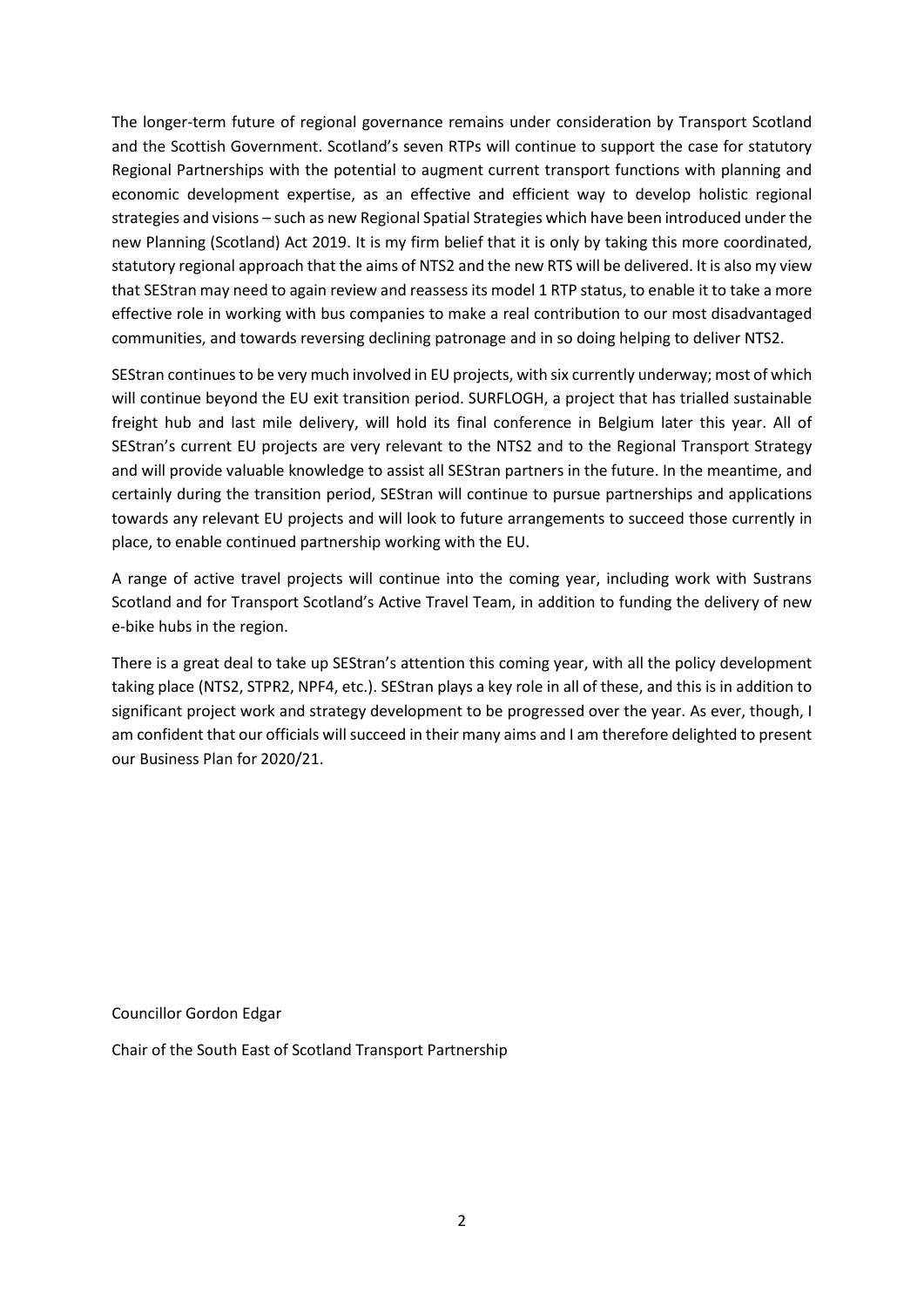# Contents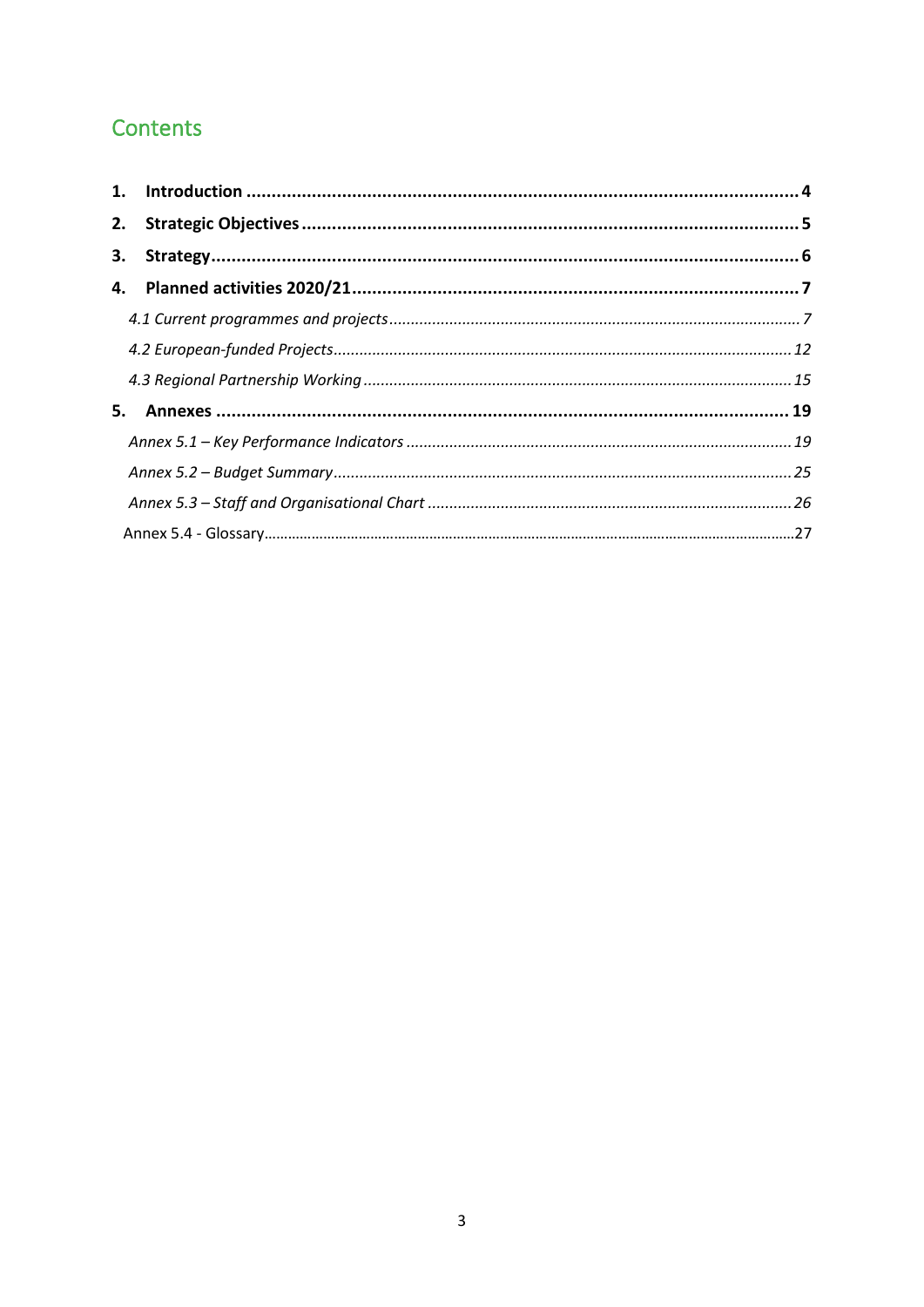## **1.Introduction**

<span id="page-4-0"></span>SEStran presents its 2020/21 Business Plan, which outlines the plans for the next twelve months to deliver the vision:

*The South East of Scotland is a dynamic and growing area which aspires to become one of Northern Europe's leading economic regions. Essential to this aspiration is the development of a transport system that enables the economy to function effectively, allows all groups in society to share in the region's success through high quality access to services and opportunities, respects the environment, and contributes to a healthier population.*

In 2020/21, SEStran will work across its five established core strategic themes to deliver on its vision.

#### **Five core strategic themes:**

- **Economy** To ensure transport facilitates economic growth, regional prosperity and vitality in a sustainable manner
- **Accessibility**  To improve accessibility for those with limited transport choice, mobility difficulties, or no access to a car
- **Environment** To ensure that development is achieved in an environmentally sustainable manner
- **Safety and health**  To promote a healthier and more active SEStran area population
- **Governance** To continually improve performance to achieve greater efficiency and effectiveness in SEStran service delivery

SEStran's first four established strategic themes fully align with the four priorities in Scotland's new National Transport Strategy published in February 2020. These priorities will guide the next twenty years:

- reduce inequalities
- take climate action
- help deliver inclusive economic growth
- improve our health and wellbeing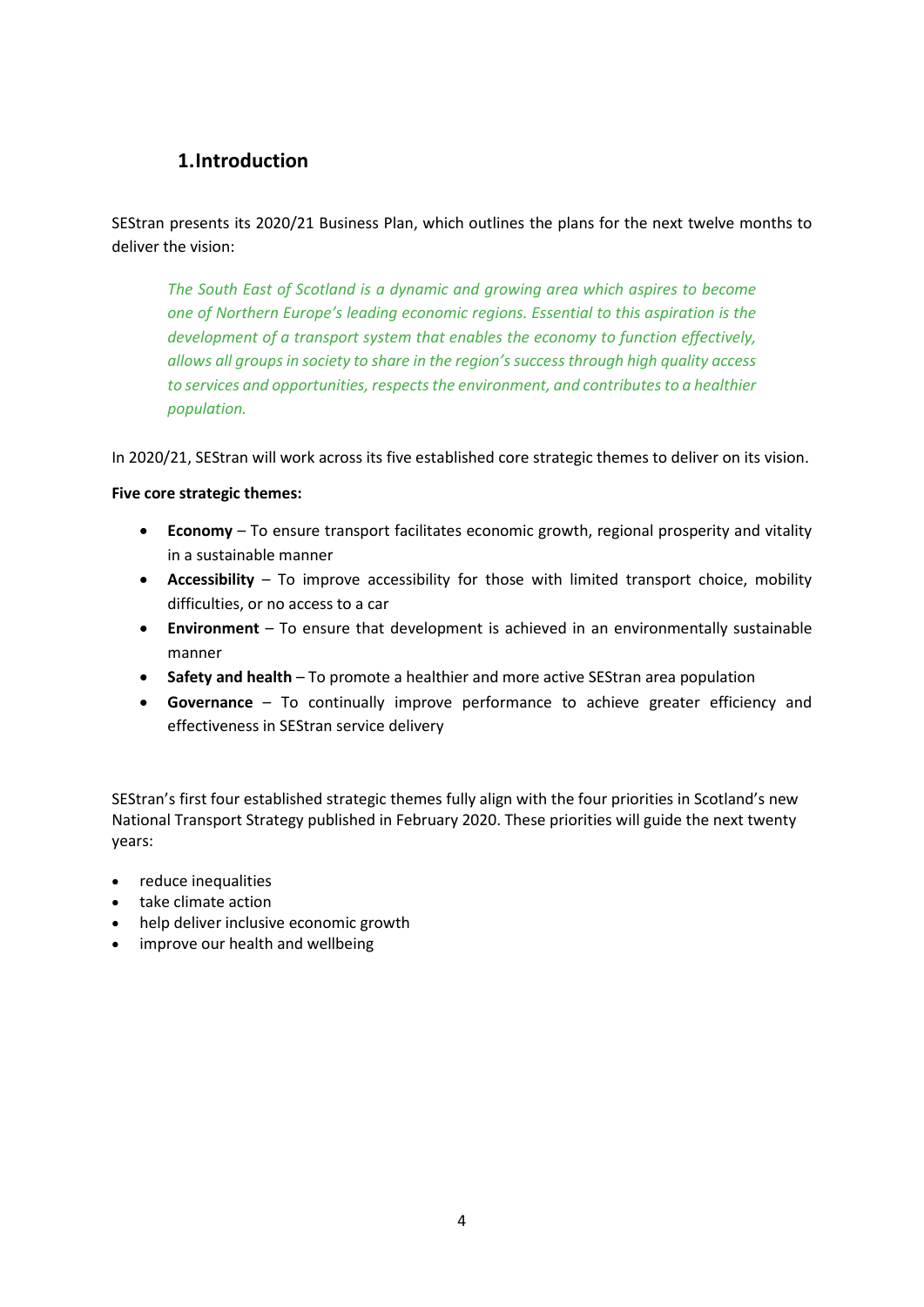### <span id="page-5-0"></span>**2.Strategic Objectives**

*To ensure transport facilitates economic growth, regional prosperity and vitality in a sustainable manner* Economy

- •To maintain and improve access to the labour market and key business locations, particularly by sustainable travel modes - public transport and active travel;
- •To maintain and improve connectivity to the rest of Scotland, the UK and beyond;
- •To guide and support other strategies with a transport dimension, particularly land-use planning and economic development;
- •To reduce the negative impacts of congestion, by supporting interventions that improve journey time reliability for passengers and freight

#### *To improve accessibility for those with limited transport choice,*  Accessibility **difficulties**, or no access to a car<br>mobility difficulties, or no access to a car

- •To improve access to employment and health facilities for all, through safe, affordable and sustainable travel options including active and public and shared modes of travel;
- •To improve access to other services, such as retailing, leisure/social and education;
- •To influence decisions on the provision of public transport to make it more affordable and socially inclusive

#### *To ensure that development is achieved in an environmentally sustainable manner* Environment

- •To ensure SEStran contributes to achieving Scotland's target of 'net zero' carbon emissions by 2045, and meet intervening targets, and UK obligations regarding greenhouse gas emissions;
- •To minimise the negative impacts of transport on natural and cultural resources;
- •To promote more sustainable travel;
- •To reduce the need for travel;
- •To increase transport choices, reducing dependency on private cars;
- •To reduce car dependency for commuting purposes, particularly single occupancy

# cars<br>cars de la propieta<br>cars de la propieta

# Safety and Health <sub>To promote a healthier and more active SEStran area population</sub>

- •To increase the proportion of trips by foot/bicycle;
- •To meet or improve all statutory air quality requirements;
- •To improve road safety and personal security, particularly regarding active travel and public transport;
- •To reduce the impacts of transport noise

#### *To continually improve performance to achieve greater efficiency and effectiveness in SEStran service delivery* Governance

- •To deliver best value and promote partnership working;
- •To seek to reduce our carbon emissions & positively influence other regional stakeholders;
- •To deliver robust data governance and practice;
- •To promote the delivery, monitoring and maintstreaming of our Equality Outcomes;
- To explore and assess the potential benefits of enhanced RTP operating models to deliver better bus / public transport services in the region.









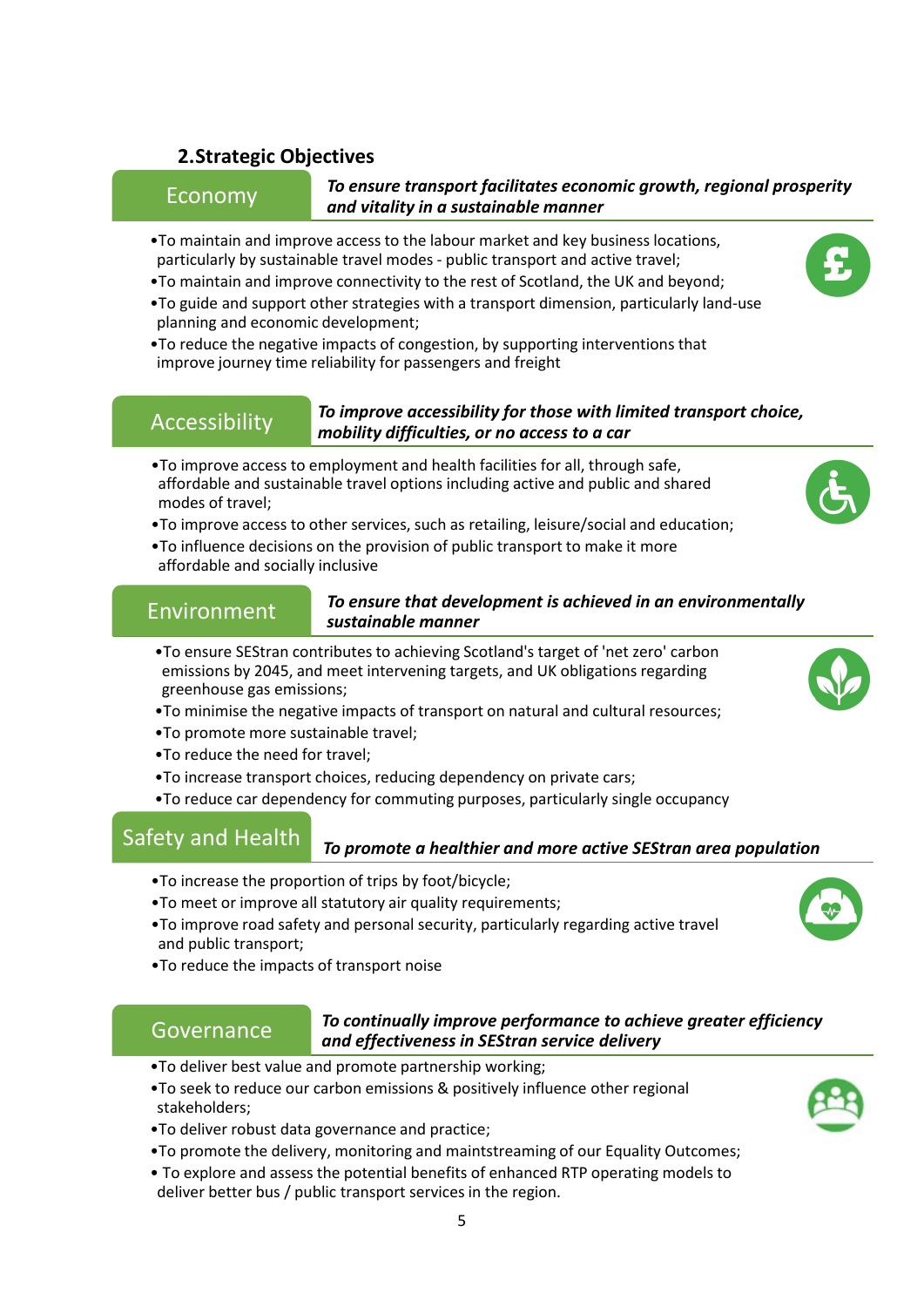#### <span id="page-6-0"></span>**3. Strategy**

**Regional Transport Strategy** 



As a Statutory Partnership of eight local authorities, SEStran has a duty to produce, and then review, its Regional Transport Strategy (RTS), to which local plans and strategies must align.

Since the existing RTS was refreshed in 2016, several key new Scottish legislation and national policies have been agreed which directly affect regional land use planning and transport planning, such as the National Transport Strategy, Planning (Scotland) Act 2019, and Climate Change (Scotland) Act 2019.

Rapid changes in the SEStran region include significant increase in population matched by new house building. A strong economy and development of new strategic growth sites through growth deals all have implications for regional transport. Technological advances that impact on transport are also now better understood. Studies by SEStran (freight consolidation and Mobility Hubs) and by partners, such as East Lothian's review of Mobility as a Service (MaaS) best practice, demonstrate the implication of these changes for transport.

A number of the new, major transport interventions in the region, such as Queensferry Crossing, have brought benefits to many communities and areas of employment. Yet the speed of growth has also made some of the region's existing transport issues, like limited public transport capacity, or road congestion, worse. Many rural communities remain unable to access affordable, sustainable and reliable travel options.

A Main Issues Report will be completed by early April 2020, will summarise these changes, and establish the case for the development of the new RTS. The RTS will provide a clear, ambitious framework to which all related sub-regional and local plans and decisions can align.

*Objectives:*

- Contribute to the four new priorities of the National Transport Strategy.
- An ambitious regional strategy to which local plans and strategies can align.

- SEStran will commence development of the new RTS, ensuring appropriate levels of engagement, appraisal and consultation are built into the process.
- SEStran will review the existing RTS and take account of a wide range of relevant studies, part of the RTS development
- SEStran will engage and involve all eight partner Councils in the development of the RTS, with regular progress updates provided to the SEStran Board.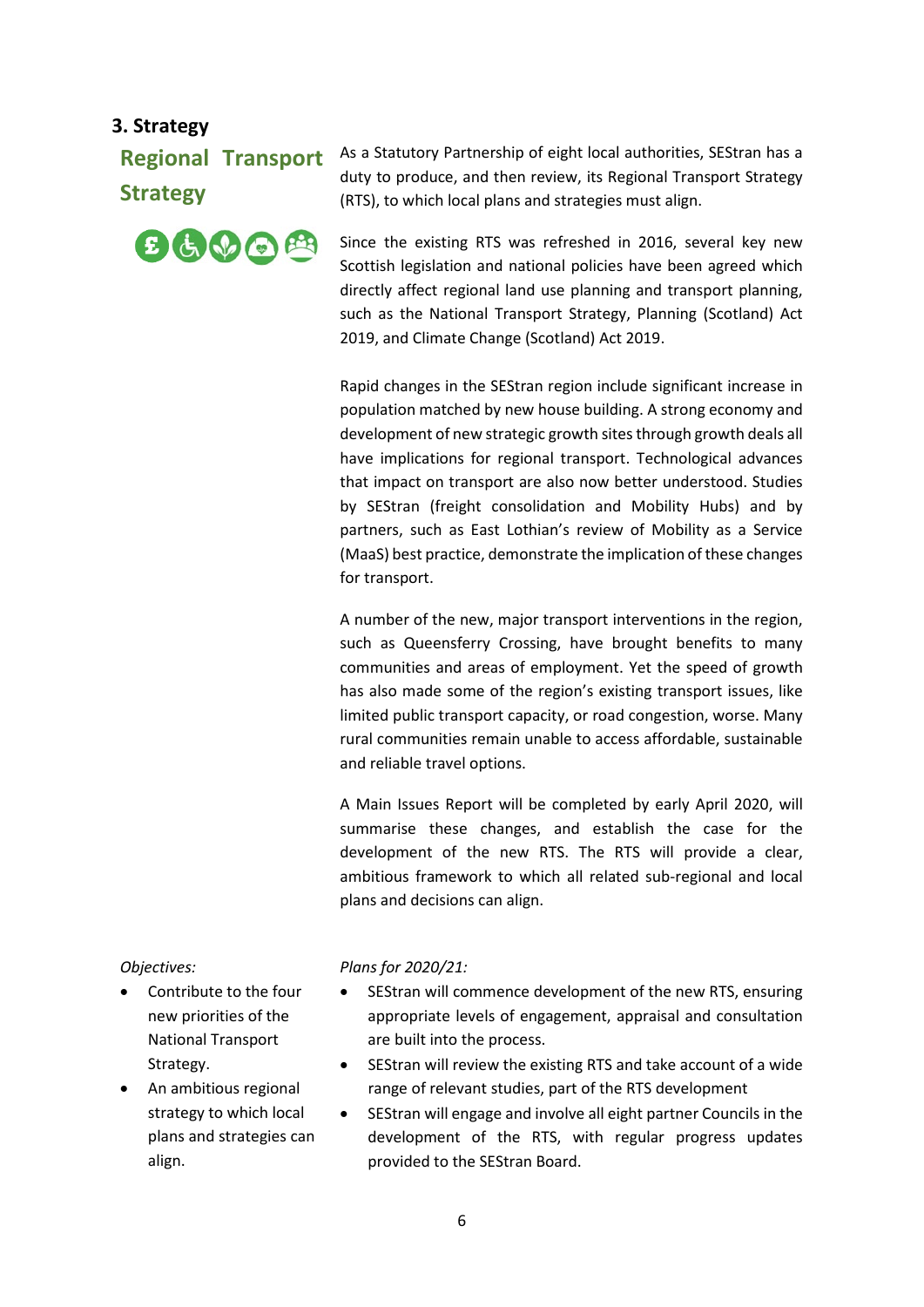### <span id="page-7-0"></span>**4. Planned activities 2020/21**

#### <span id="page-7-1"></span>4.1 Current programmes and projects



**GO e-Bike** Following its launch, GO e-Bike has created hubs across the SEStran region. Through the successful bid to Low Carbon Transport & Travel funding, the scheme expanded through 2019. The aim is to increase usage and awareness of power-assisted cycling across the South East of Scotland. GO e-Bike now has ten different e-bike hubs, in Fife (Transition St Andrews) and Buckhaven (CLEAR), West Lothian (West Lothian Bike Library), Falkirk and Clackmannanshire (Forth Bike Scheme), Scottish Borders (Tweeddale Youth Action), East Lothian (Musselburgh Station, Brunton Theatre) and Midlothian (Edinburgh College Eskbank, Dalkeith Centre) and Edinburgh (Social Bite Village).

#### *Objectives:*

- Promote more active and healthier lifestyles by increasing usage and awareness of powerassisted cycling.
- Reduce road congestion and transport emissions.
- Increase accessibility of active travel by introducing e-trike at GO e-Bike hubs.

#### *Plans for 2020/21:*

- SEStran will support the existing hubs through training and shared learning events, and opportunities for further development
- SEStran will continue to evaluate and monitor outcomes from hubs set up through Low Carbon Transport & Travel funding, and ongoing sustainability.
- SEStran will continue to promote the use of all e-bikes including trikes and cargo bikes at regional events, which will include headline sponsor for the family ride at the Tweedlove Festival.





**Tripshare SEStran** Tripshare SEStran is one of the largest car-sharing platforms in Scotland, with over 9,400 members. Tripshare helps people share the cost of their commute to work or a one-off journey. On top of that, Tripshare reduces the number of single occupancy cars on the road and offers a low-cost transport option for those with no access to a car. SEStran will continue to promote car-sharing throughout the South East of Scotland.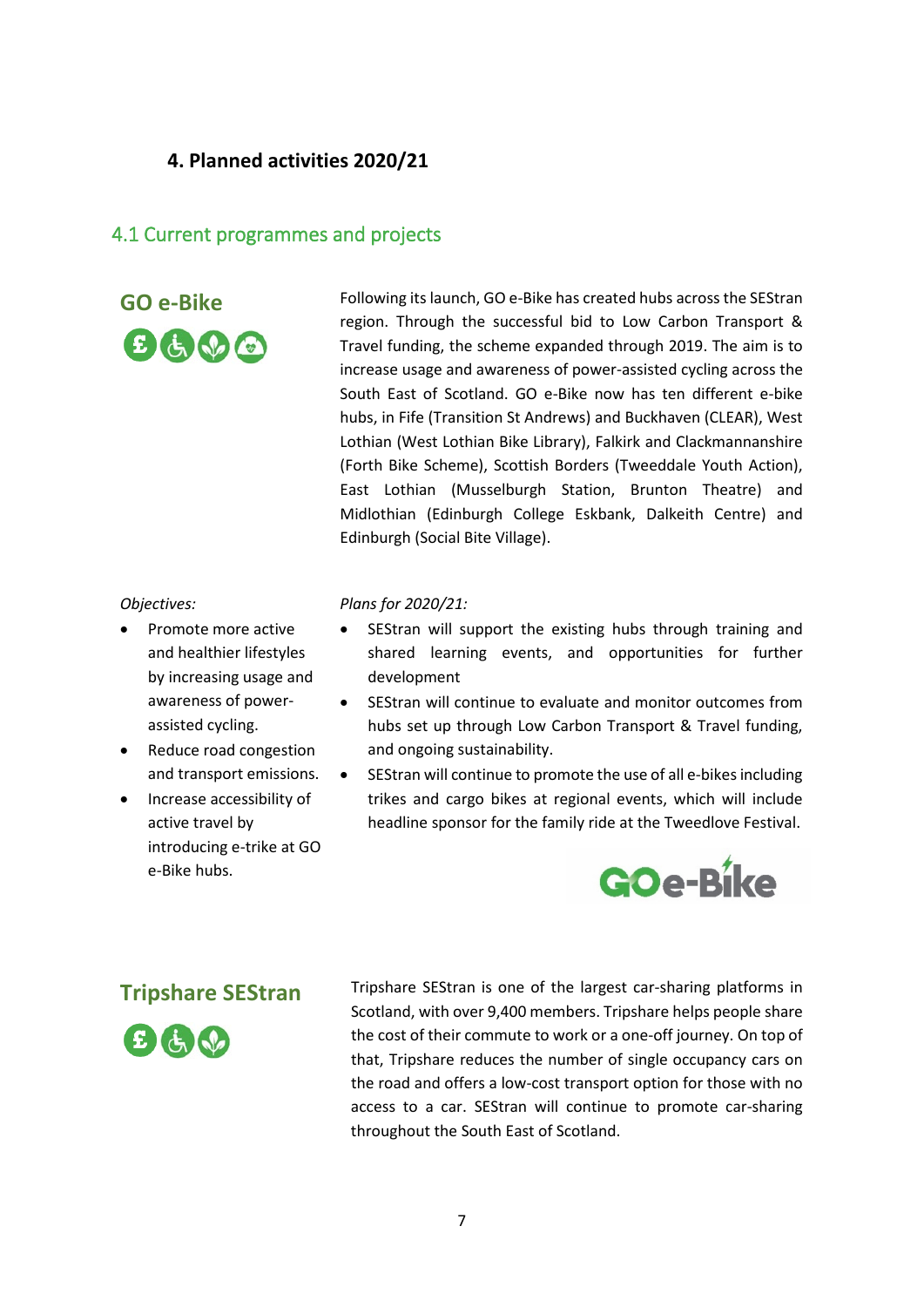- Tackle congestion by reducing the number of single occupancy cars on the roads
- Provide a platform for large employers in the region to encourage carpooling to work

#### *Plans for 2020/21:*

- SEStran will review existing arrangements for Tripshare SEStran and continue to explore the best way of promoting car-sharing through an online platform. In addition, SEStran will explore opportunities for a Scotland-wide car-sharing platform.
- SEStran will continue to work with the SHARE-North project partners to exchange knowledge and implement best practices relating to car sharing in the SEStran region.



# **Thistle Assistance Programme - Card & App**



The Thistle Assistance Card was developed to make it easier and more convenient for people with a mobility or travel challenge to make their door-to-door journey using sustainable transport – making sure a journey by sustainable means is as seamless and as easy as getting in the car or calling a taxi.

#### *Objectives:*

• Encouraging use of public transport by making it easier and more accessible for disabled and older people.

- SEStran will investigate funding options to deliver Phase 2 of the Thistle Assistance App project to develop a mobile phone app for Thistle Assistance card or any public transport users. This follows- the successful delivery, in 2019/20, of Phase One with five proof of concepts delivered by five project developers The objective of Phase Two is to develop a procurable and commissionable application that can enhance the user experience of Thistle Assistance.
- SEStran will continue to promote the new Thistle Assistance branding and website through key influencers and partners, online and at key accessible travel events and forums.
- In partnership with transport operators, SEStran will develop a training toolkit aimed at staff to improve awareness and highlight 'best practice' when engaging with people that have a mobility challenge as they use public transport services.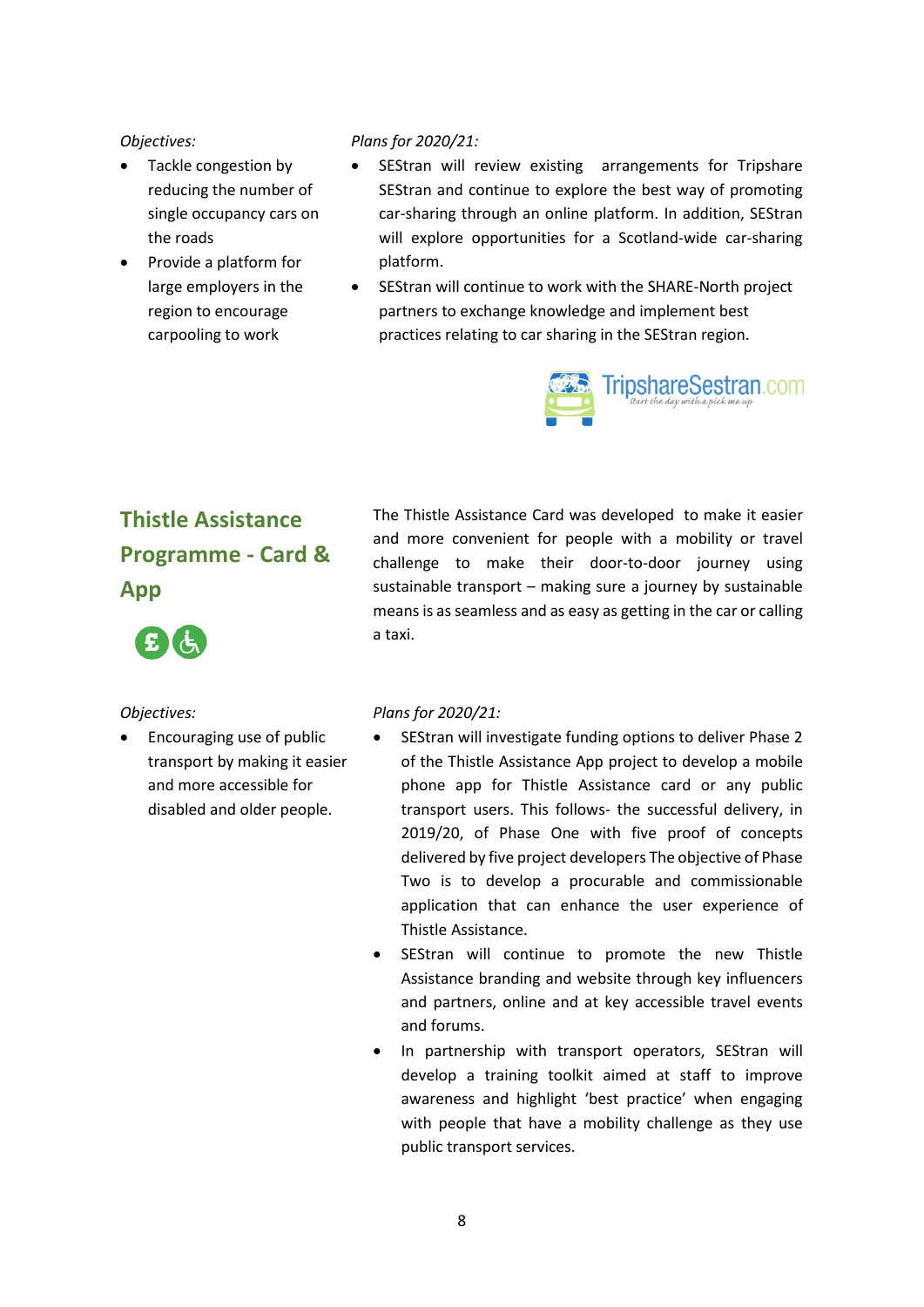# **Public Transport Studies**



This area of SEStran's work is aimed at ensuring appropriate studies, business cases, appraisals and even bids are carried out in partnership with operators and member Councils, to support improvements to public transport reliability, availability and accessibility for more people in the region. It focuses on improving public transport service reliability, availability, and increasing patronage.

#### *Objectives:*

- To work in partnership with member Councils and regional operators, in assessing public transport options for key regional corridors.
- To support and add value to plans and strategic projects identified as part of STPR2
- To raise general awareness of the potential for improved public transport routes among members of all the SEStran region's communities

#### *Plans for 2020/21:*

- SEStran will explore funding options to update its 'Orbital Bus Route' business case, to include options for guided, autonomous public transport, serving communities and new developments across East Lothian, Edinburgh. Midlothian and West Lothian.
- SEStran will monitor progress on guided autonomous bus study focussing on congested routes in Fife.
- SEStran will meet regularly with bus operators in the region and support regional bus service improvements.
- SEStran will use findings from its three Transport Scotland funded Strategic studies - Regional Park and Ride Strategy, Mobility Hub Strategy, and Demand Responsive Transport, to help inform the new Regional Transport Strategy.
- SEStran is developing partnerships with bus operators and councils in the north and west of the region to explore bids to Transport Scotland's £.5Bn Bus Service Improvement Fund to develop bus priority measures.

# **Real Time Passenger Information (RTPI)**



The introduction of SEStran's RTPI system began in 2010, in partnership with First Scotland East and Stagecoach Fife bus operators. This system has successfully contributed to encouraging public transport use by providing passengers with confidence about bus arrival times, and associated benefits – such as minimising waiting times at bus stops. However, due to technological advances prompting the withdrawal of both First Scotland East and Stagecoach Fife from the system, SEStran has been exploring potential solutions in collaboration with all relevant stakeholders to continue to provide an ongoing RTPI service.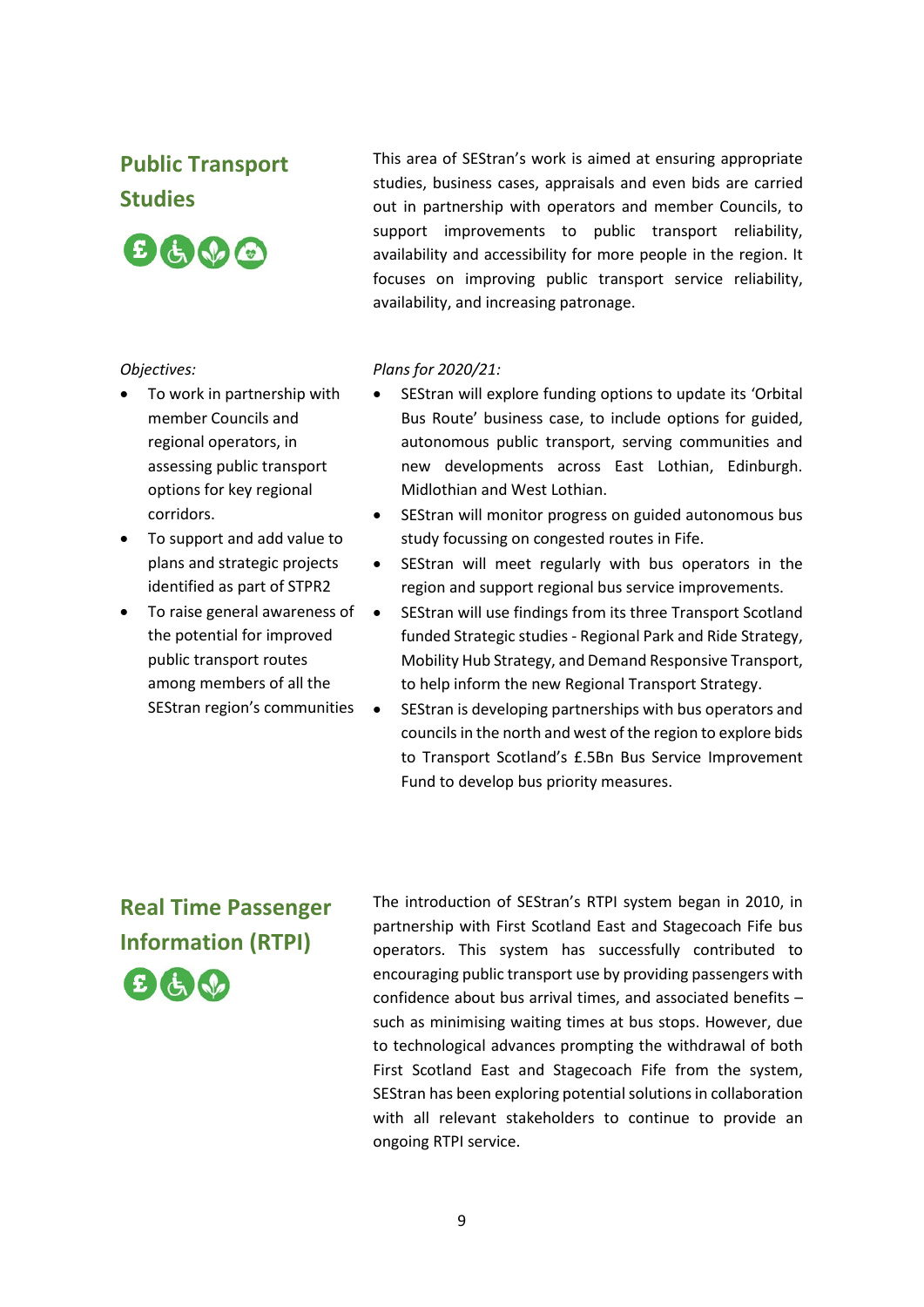- Tackle declining bus patronage by providing realtime information about bus arrivals
- Encourage sustainable transport by making public transport journeys safer and more accessible
- Encourage multi-modal transport choices

#### *Plans for 2020/21:*

- SEStran will work in partnership with the City of Edinburgh Council to deliver a new content management system that will provide the region with an updated RTPI system that has expanded geographic reach, increased operator participation and improved reliability.
- SEStran will be working to install more digital screens showing real-time bus, tram and rail information at key locations, such as transport interchanges and key buildings.

Active Travel Projects SEStran and Sustrans Scotland will continue to work in partnership on the Regional Cycle Network Grant Scheme to deliver improvements to strategic active travel routes.

> SEStran will continue to develop proposals to Transport Scotland for the Regional Active Travel Development Fund to facilitate further projects promoting sustainable cross boundary travel.

#### *Objectives:*

• Promote a more active and healthier lifestyle by encouraging cycling and supporting cycling infrastructure

#### *Plans for 2020/21:*

- Build on Strategic Network study outputs and prioritised projects identified in partnership with local authorities.
- Maximise funding potential from Sustrans Scotland for projects from Strategic Network study.
- Continue partnership work with local authorities to develop future projects for cross-boundary routes.
- Further develop projects from 2019 and explore new projects that add capacity to the region's active travel network.

# **Cycle Training & Development**

The Regional Cycle Training and Development Officer is responsible for supporting Local Authority Bikeability Coordinators and works to promote and expand cycle training opportunities across the region.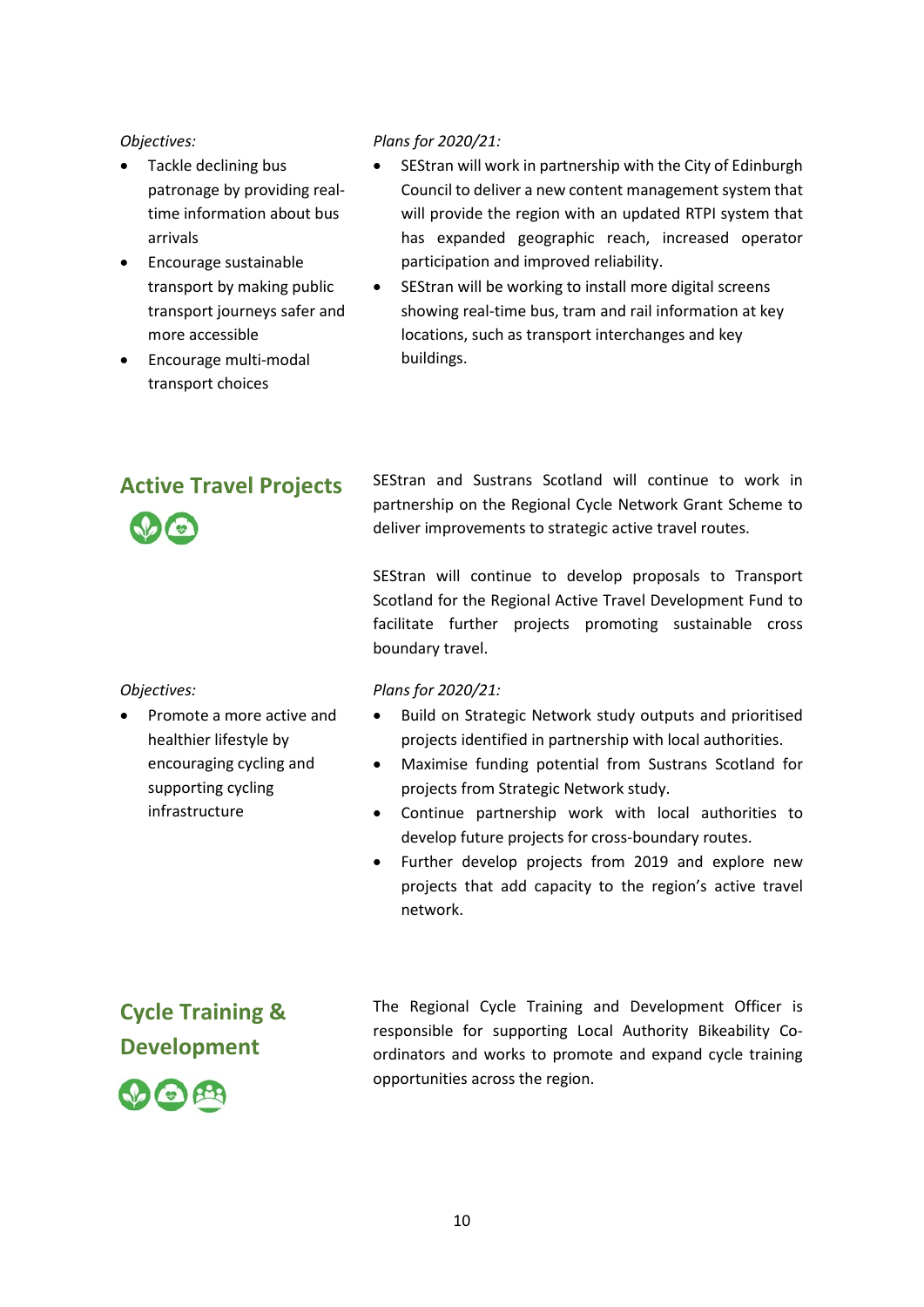- Increase awareness of safer cycling and cycling road safety for young people in particular, and for the general public.
- Promote cycle training opportunities within SEStran projects.
- Support Local Authorities to increase delivery of Bikeability Scotland training

# **Cycling<br>Scotland**

#### *Plans for 2020/21:*

- In partnership with Cycling Scotland, SEStran will continue to enable access to training opportunities at all life stages including Play on Pedals Training in the early years setting, Bikeability Scotland in schools, Essential Cycling Skills for adults, and Practical Cycle Awareness Training for other road users in the SEStran region.
- SEStran will promote 'Cycle Friendly' behaviour change packages for workplaces campuses, communities and schools.
- SEStran will offer tailored cycle training support as part of the delivery of the Go e-Bike hubs and employer scheme.
- Further opportunities to support the delivery of cycle training in different settings will be explored, to enable more people to enjoy the benefits of cycling.

# **Local Rail Development Fund**

*Objectives:*

• Examine multi-modal sustainable transport options to improve passenger and freight services in the region.

The £2M Scottish Government Local Rail Development Fund was launched to respond to the interest shown by local organisations in looking at opportunities to tackle local transport issues. SEStran is working on two projects as a result of successful bids into the fund.

#### *Plans for 2020/21:*

#### **Newburgh**

• Continue to work in partnership with the Newburgh Train Station Group and Fife Council to deliver the next phase of the study, following approval by Transport Scotland Approval of The Initial Case for Change report submitted in January 2020.

#### **Forth Freight Study**

- SEStran is working in partnership with Forth Ports to deliver this study in 2020/21.
- This study will look to investigate existing freight movements, the barriers faced by multimodal freight terminals when trying to target and encourage customers to make the switch to more sustainable modes (sea and rail) and evaluate the potential environmental benefits and commercial viability of sustainable freight/goods movements.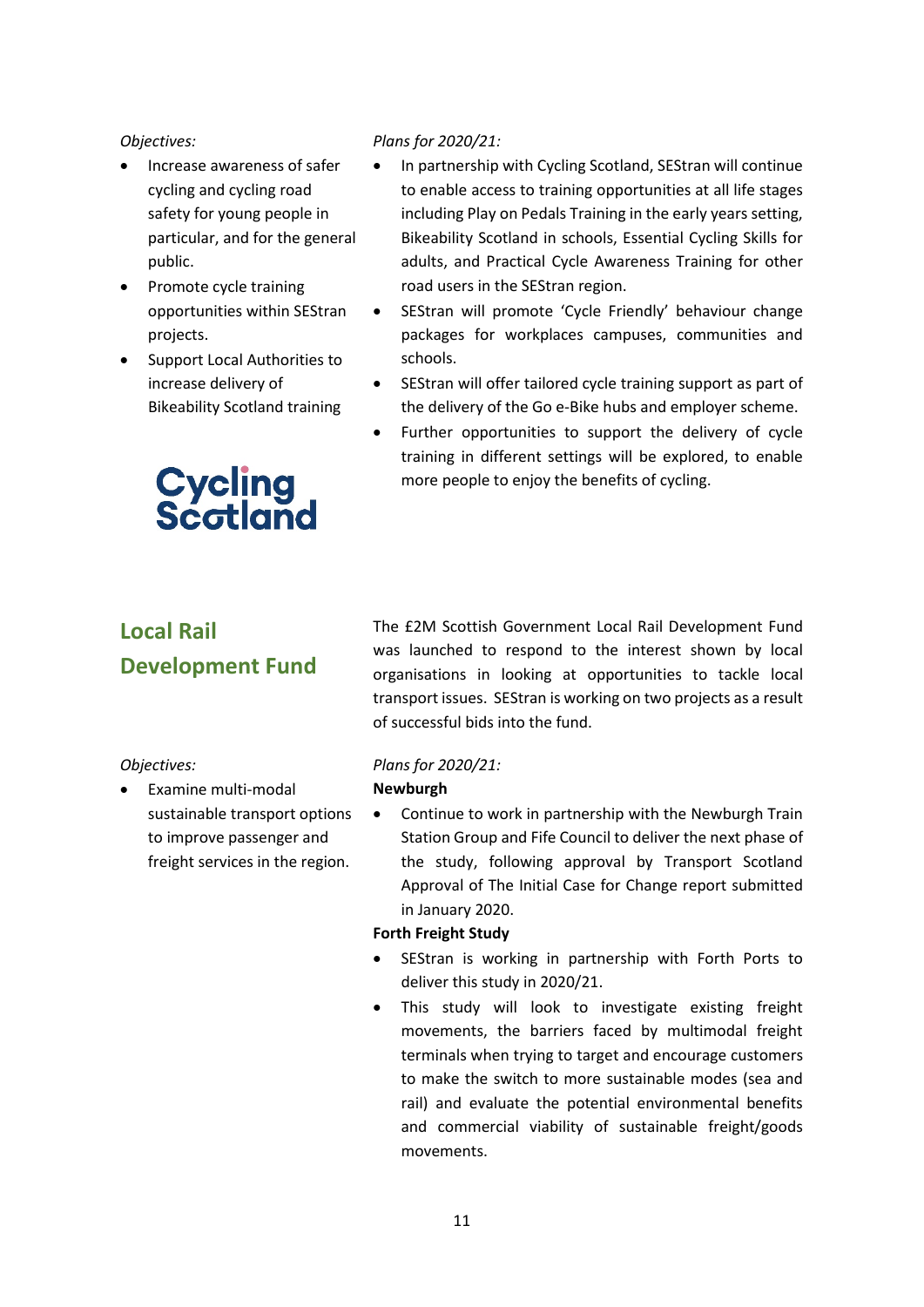- The study will assess current rail freight services and examine opportunities for maximising and improving existing infrastructure at port locations, capacity and the balance of freight / passenger movements.
- The study will appraise the development of freight gateways and consolidation centres at key locations to maximise the sustainable movement of freight in door-todoor transport chains, with a focus on investigating the increase of rail as a key mode during these movements.

## <span id="page-12-0"></span>4.2 European-funded Projects

## **SHARE-North**

**Interreg North Sea Region** 

*Shared Mobility Solutions for a Liveable and Low-Carbon North Sea Region*



#### *Objectives:*

- To reduce the number of single occupancy cars and increase efficiency of the existing road infrastructure
- To promote bike sharing, car sharing, ride sharing and other forms of shared mobility
- To reduce congestion due to parked and moving cars
- To achieve emission reductions through shared mobility
- To raise the profile of shared mobility as viable component of integrated transport strategies

#### **January 2016 – December 2021**

The focus of the SHARE-North project is to promote shared mobility modes and their potential to address key transport challenges. This includes developing, implementing, promoting and assessing car sharing, bike sharing, ride sharing and other forms of shared mobility in urban and rural areas and employment clusters.

- SEStran will continue to promote shared mobility and will focus on promoting the introduction of Mobility Hubs in the SEStran area, building on experiences from Bremen, Germany and Bergen, Norway.
- SEStran will collaborate with and take learnings from Taxistop, Belgium to promote ridesharing through Tripshare SEStran. In addition, it will use SHARE-North funding to update and redesign the platform.

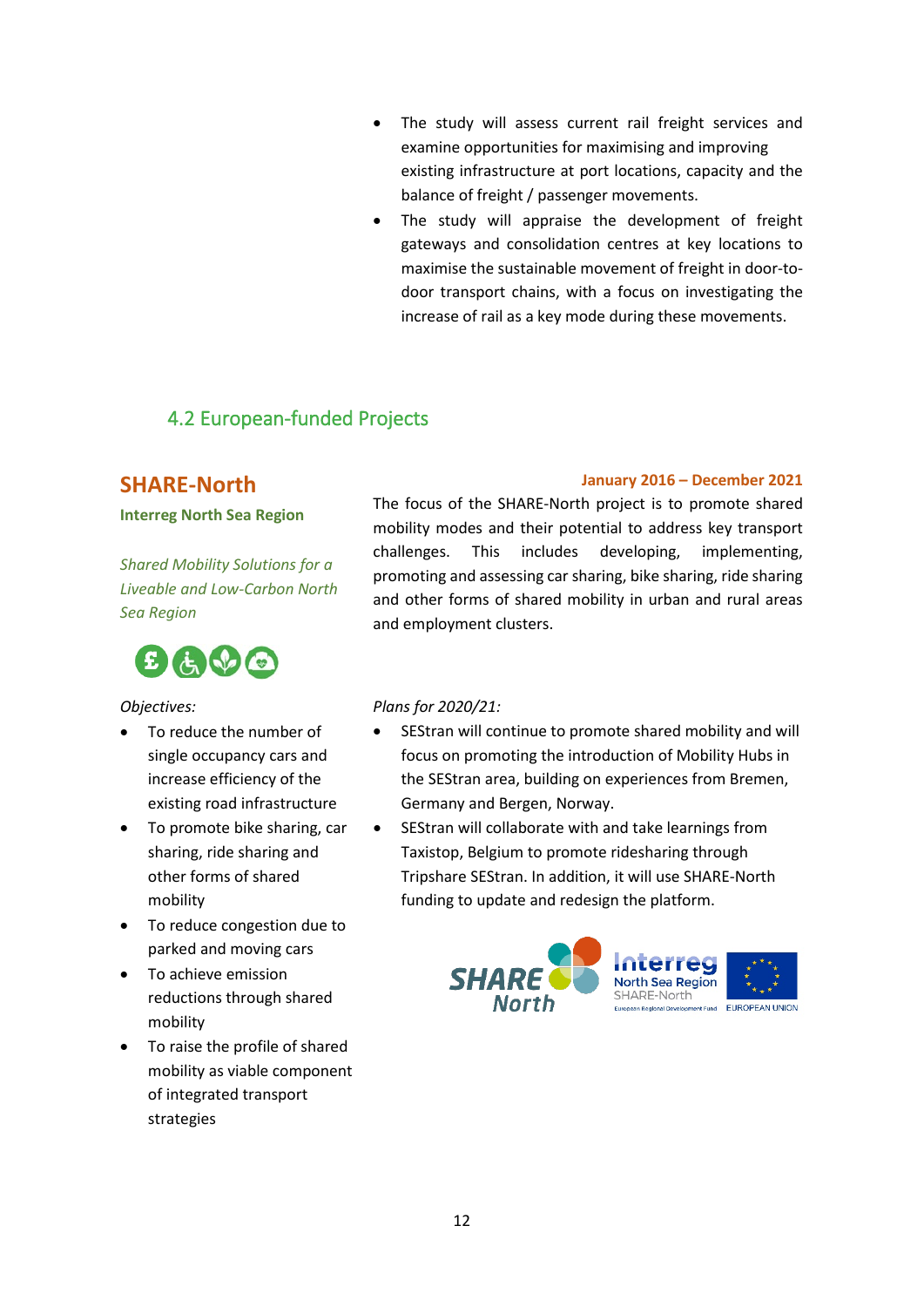## **SURFLOGH**

#### **June 2017 – October 2020**

#### **Interreg North Sea Region**

*Case studies for sustainable Urban Logistics Hubs*

 $E(1)$ 

The focus of SURFLOGH is to optimise the interaction between freight logistics hubs and the urban freight logistics system, promoting efficient and sustainable logistics in urban areas of smaller and medium-sized cities, city regions and networks. Together with Edinburgh Napier University Transport Research Institute, SEStran is developing different business models for urban freight hubs. SEStran is also working with ZEDIFY, an electric cargo-bike delivery company, on a last mile delivery pilot in the City of Edinburgh.

#### *Objectives:*

- To encourage the adoption of green innovative solutions in urban freight logistics
- To increase efficiency in urban distribution via urban logistics hubs
- To stimulate green transport in an urban environment
- To stimulate innovations in urban logistics

#### *Plans for 2020/21:*

- SEStran will be working with Zedify Logistics to expand on the successful launch of the Edinburgh pilot.
- Edinburgh Napier University & SEStran will be presenting a paper to the next Scottish Transport Applications and Research (STAR) Conference.
- SEStran will be continuing to work with Edinburgh Napier University on the development of business models for each of the partner hubs by conducting primary research interviewing key stakeholders.
- Case studies and research finding will be presented at the final conference in Belgium in September 2020.



#### **BLING**

**Interreg North Sea Region**

#### *Blockchain in Government*



Blockchain is a key enabling technology that will underpin efforts to deliver innovative services under the Digital Agenda for Europe. The **BL**ockchain **IN G**overnment (BLING) project focuses on providing one of the first dedicated platforms to using this technology in delivering local and regional services. Blockchain has instigated new thinking around its potential use to transform the provision of transport services that help to move people and things through cities.

**January 2019 – December 2021**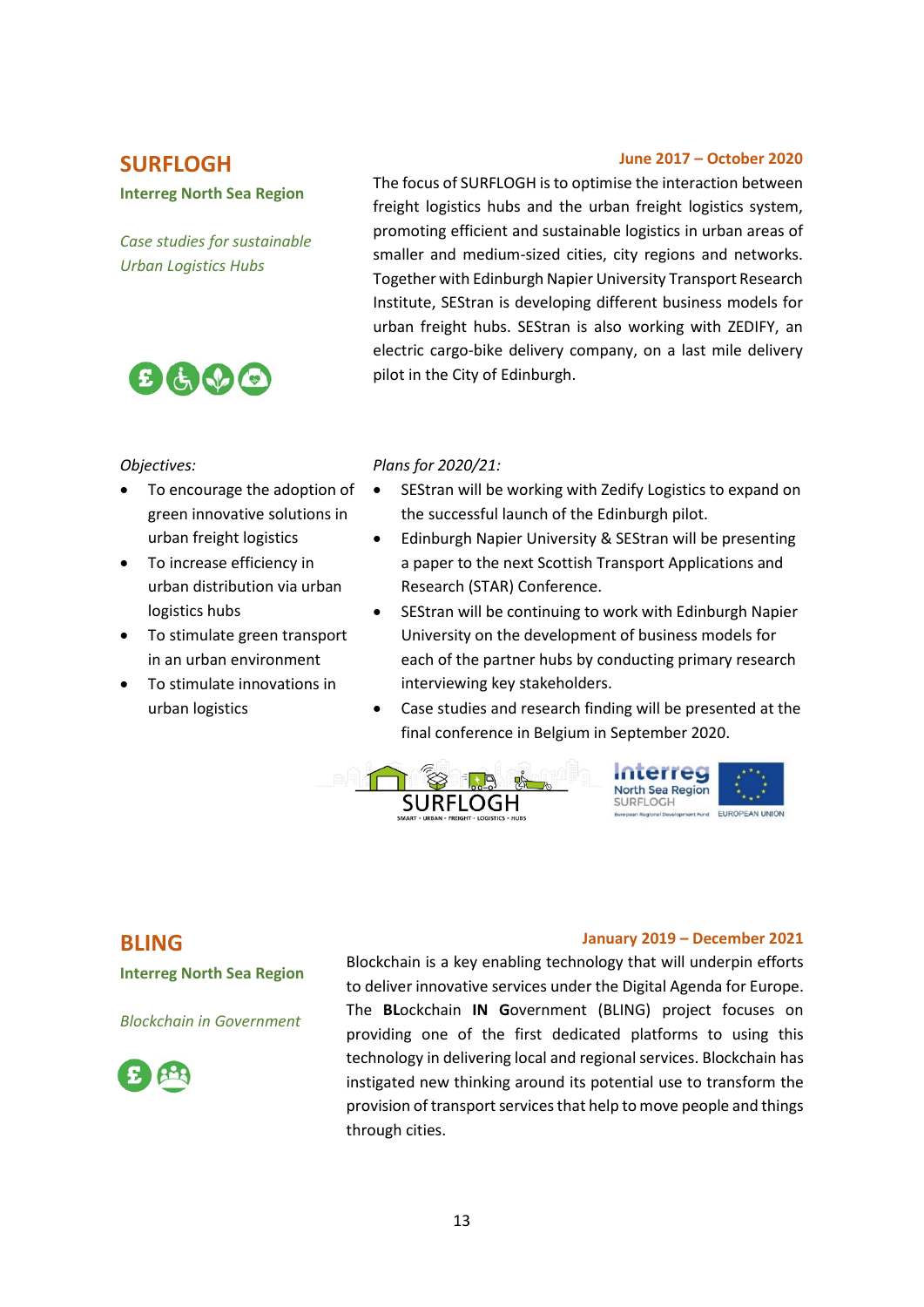• Stimulate the public sector to generate innovation demand and innovative solutions for improving public service delivery



#### *Plans for 2020/21:*

- Working with various project partners, including the University of Edinburgh, develop and implement a transport focused trial pilot that aims to deliver Blockchain in government.
- The University of Edinburgh & SEStran have created a system called 'GeoPact', which supports the deployment of locationaware smart contracts. These contracts use location data as part of coded agreements about how objects and people move in space and time.
- Explore and test opportunities for 'real world' deployment and of these technologies in Edinburgh.

# **PriMaaS**

**Interreg Europe**



**August 2019 – February 2023**

Mobility-as-a-Service (MaaS) is a recent concept which seeks to improve the way people travel by integrating the provision of different transport solutions. Integrating transport options is of strategic importance for regional authorities. The regional transport strategy can play a valuable role in supporting the introduction of MaaS and simultaneously ensure these new platforms will contribute to low carbon transport policy goals, social inclusion and increased levels of accessibility. The main vision of PriMaaS is to promote the integration of collective transport modes such as bus or train, with personal modes such as bike or car, and innovative modes by creating equitable mobility services truly focused on citizens' needs.

*Objectives:*

- Create a knowledge hub to support regions in promoting the MaaS concept and meeting citizens' transport needs
- Incorporate MaaS as key mobiliser of sustainable transport solutions in the development of the new Regional Transport Strategy

- This year, SEStran will be contributing to the development of a Baseline Assessment Report by the project consortium. Current levels of MaaS can be explored and best practices can be identified through 'Exchange of Experience' events.
- SEStran will host various Regional Stakeholder Groups to identify and learn from best practices in the area and the wider project consortium.
- The exchange of best practices will ultimately inform the development of an Action Plan to incorporate MaaS as a key mobiliser of sustainable transport solutions in the rewrite of the SEStran Regional Transport Strategy.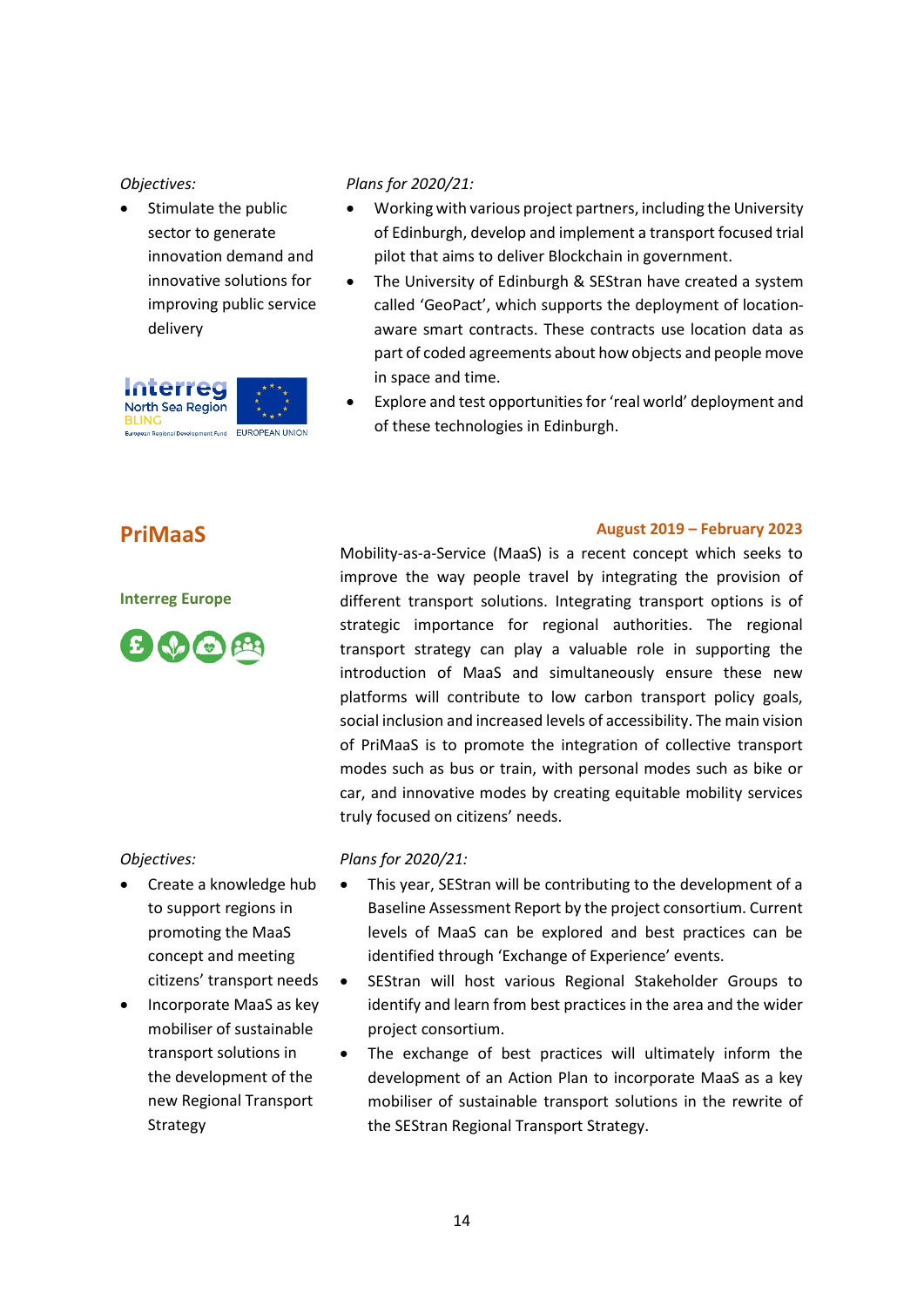### **CONNECT**

#### **December 2019 – February 2023**

**Interreg North Sea Europe**



#### **CONNECT**ing North Sea Region's 'Trans European Transport Network' nodes – by supporting intermodality growth in the North Sea Region, through smart efficiency enhancements.

The North Sea Region is one of the key freight logistics zones in Europe: it includes the largest European seaports, as well as many regional ports, inland ports, dry ports, and freight villages (intermodal nodes - where different freight transport modes interact). Modern ports are part of intermodal and international connected logistic network and have great impact at a regional level, influencing both the efficiency of the local markets and the external costs for the served industries. To increase attractiveness of a location along with its market potential, efficient, smart, and ecological transportation networks are needed. Intermodal nodes should enable a concentration of trans-national traffic and longdistance transport flows, and as a result of their integration, provide for highly efficient use of infrastructure resources.

#### *Objectives:*

- Implement new smart processes and working tools (for smart intermodal transport),
- Developing strategies for smart efficiency enhancements (smart partnership working)

#### *Plans for 2020/21:*

- SEStran will be leading on a work package to develop a marketing and communication platform.
- SEStran will be meeting with partners to start work on the project in 2020.

## <span id="page-15-0"></span>4.3 Regional Partnership Working



#### *Objectives:*

• Bring together interested parties and provide a regional voice

**Forum groups** SEStran hosts three different forum groups which are each held twice a year. The aim of these forums is to provide a platform for interested parties to come together and to provide a regional voice in various transport-related matters.

- In partnership with Forum membership, forward work programmes will be developed during 2020/21.
- The *Integrated Mobility Forum* will bring together various stakeholders to improve integrated mobility across the region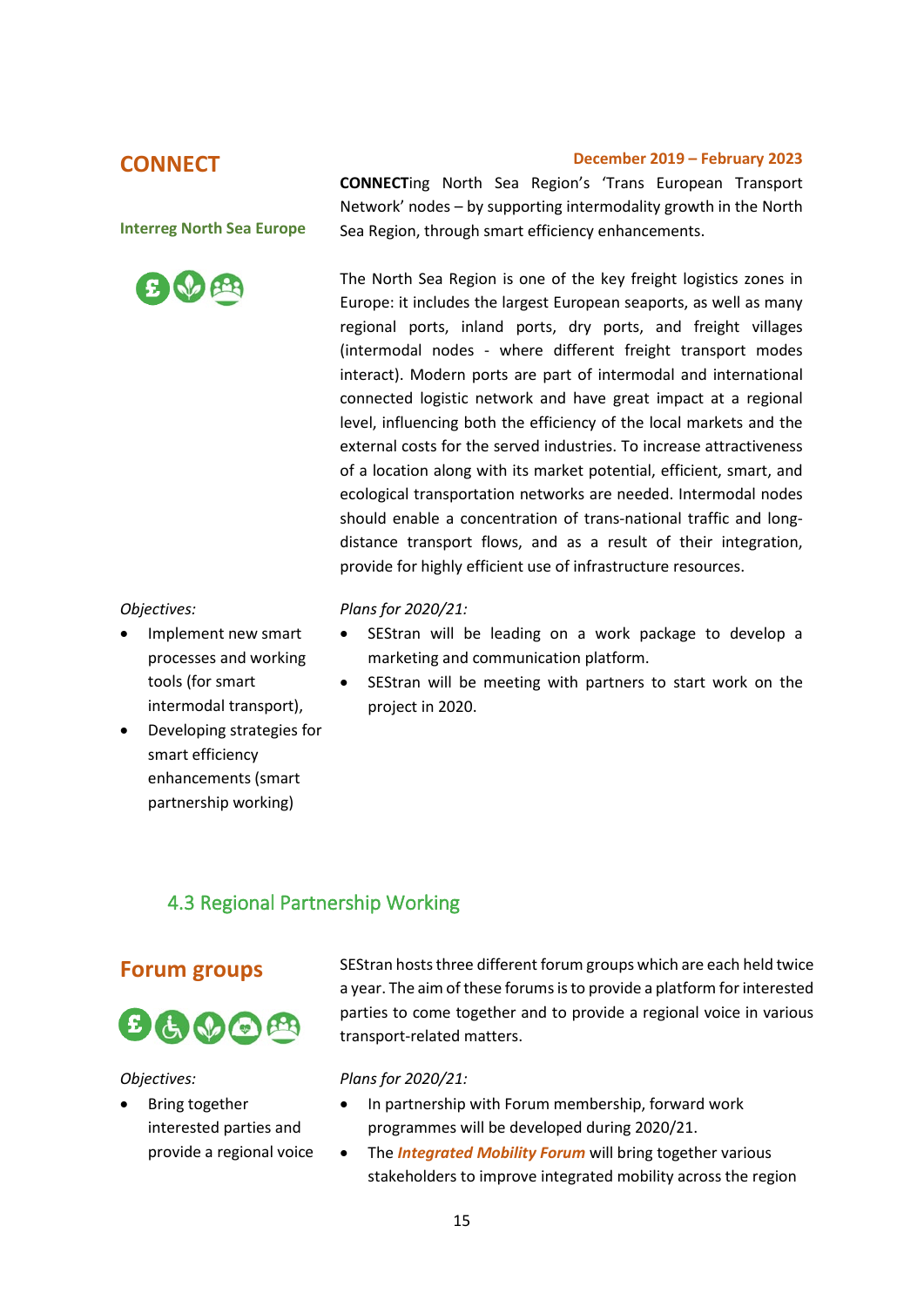in transport-related matters

• Provide a platform for organisations to connect with each other and have meaningful discussions

and aims to promote public transport and access to transport interchanges, as well as reducing the number of single occupancy car journeys.

- The *Logistics and Freight Forum* will bring together local authorities, government agencies, businesses and other stakeholders with the aim of developing, promoting and implementing sustainable business and distribution solutions.
- The *Equalities and Access to Healthcare Forum* will seek to deliver equalities outcomes and promote projects such as RTPI and the Thistle Card & App to address inclusion issues which disproportionately affect some people in the SEStran region.

# **Regional LEZ group**

 $E$  to  $\odot$   $E$ 

#### *Objectives:*

- Identify and mitigate regional implications of the Edinburgh Low Emission Zone
- Communicate the LEZ developments across the area to ensure all affected parties are informed

In partnership with the City of Edinburgh Council, SEStran has established a regional Low Emission Zone group to address the crossboundary implications arising from the capital's plans to introduce a Low Emission Zone by the end of 2020. The group is attended by officers from all Local Authorities in the SEStran area, as well as Transport Scotland, to ensure consistency with the other LEZs being planned in Scotland.

#### *Plans for 2020/21:*

- SEStran will continue to work closely with all partner Councils to monitor the implementation of the LEZ and consider the regional impact.
- SEStran will host the regional LEZ group meetings to consider Edinburgh's LEZ developments, and identify and mitigate regional implications in collaboration with the Local Authority transport officers that attend the group meetings.
- The group is also a forum for Transport Scotland to inform SEStran and its member authorities of associated funding opportunities, such as the LEZ Public Transport Provision funding.

# 法的团组

**Rail Quarterly** SEStran has set up the Rail Quarterly meeting with the aim of providing a forum for officials representing Network Rail, Transport Scotland and the Train operators in the SEStran area to discuss rail opportunities and issues.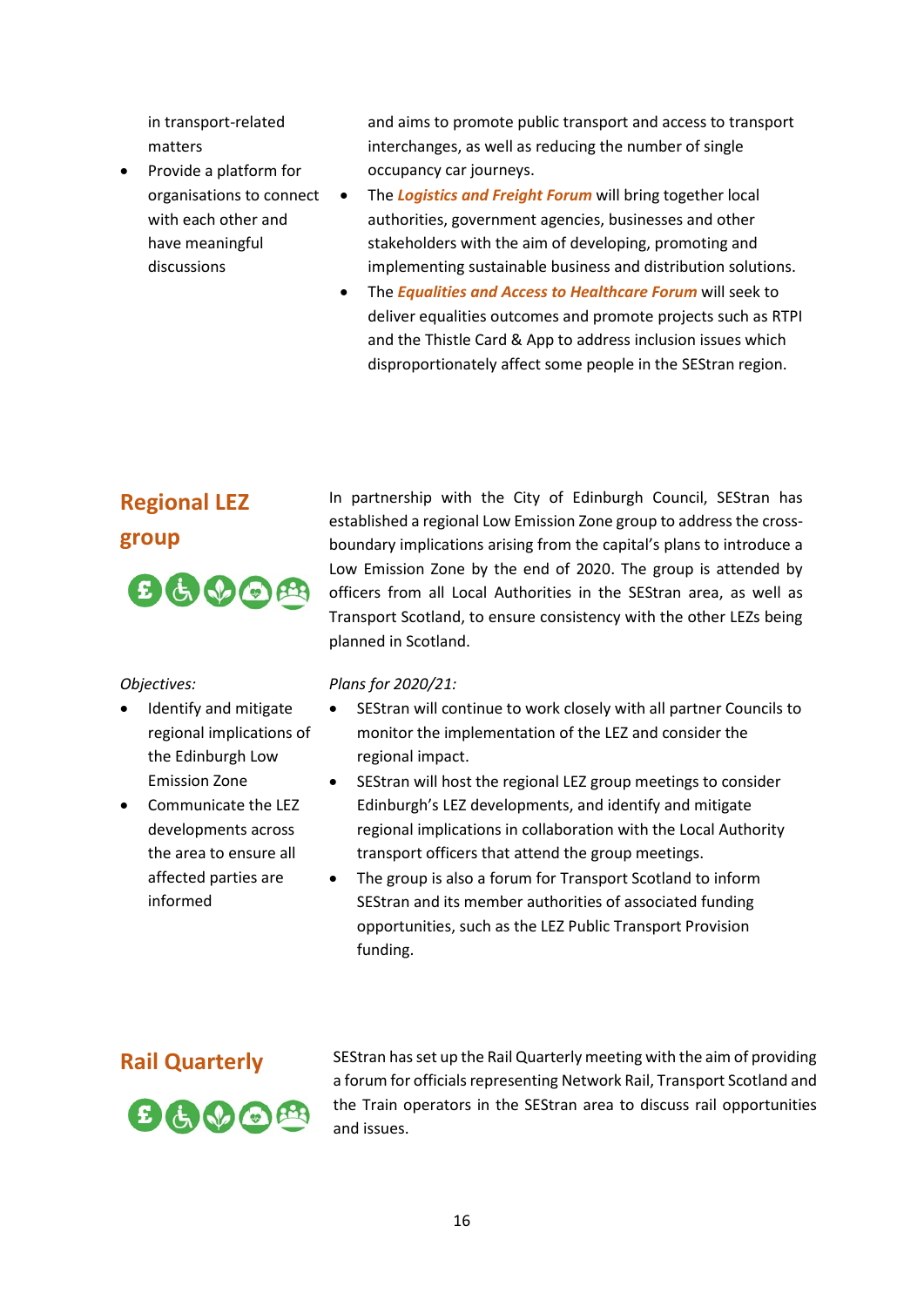- To promote rail as sustainable mode for passengers and freight.
- Keep pace with rail developments and issues within the region.



#### *Objectives:*

- To provide a platform to address bus challenges and declining patronage.
- To work in partnership with operators and Local Authorities to improve bus services.

#### *Plans for 2020/21:*

- SEStran will continue to host quarterly meetings as part of the close working relationship with key stakeholders in the area.
- Highlight key rail focussed projects including the Newburgh and Regional Sustainable Freight studies to the group.

**Bus Quarterly** SEStran has set up the bus quarterly meeting with the aim of providing a forum for representatives from bus operators in the SEStran area to raise bus issues with SEStran and local authorities and address these issues in partnership.

#### *Plans for 2020/21:*

- SEStran will continue to monitor strategic bus challenges in the area and investigate potential funding opportunities to develop specific improvements, (for example, along an orbital Edinburgh bypass corridor).
- SEStran will continue to host quarterly meetings as part of the close working relationship with key bus operators in the area.

# **MaaS Stakeholder Group**



#### *Objectives:*

- Establish a baseline of MaaS in the SEStran region
- Exchange best practices from other European regions to develop MaaS

SEStran has established a Mobility-as-a-Service (MaaS) Regional Stakeholder Group as part of the Interreg Europe PriMaaS project. The aim of the group is to assess current levels of MaaS in the SEStran region and identify the potential of MaaS to improve transport and contribute to delivering more sustainable transport in the SEStran area. The group is attended by local authorities, transport operators, transport planners and consultancies, and MaaS experts.

- SEStran will host bi-annual meetings to bring together various interested stakeholders to establish and understand the baseline of MaaS in the SEStran region.
- The discussions from the stakeholder group will feed into the Baseline Assessment Report which is being prepared by the project consortium this year.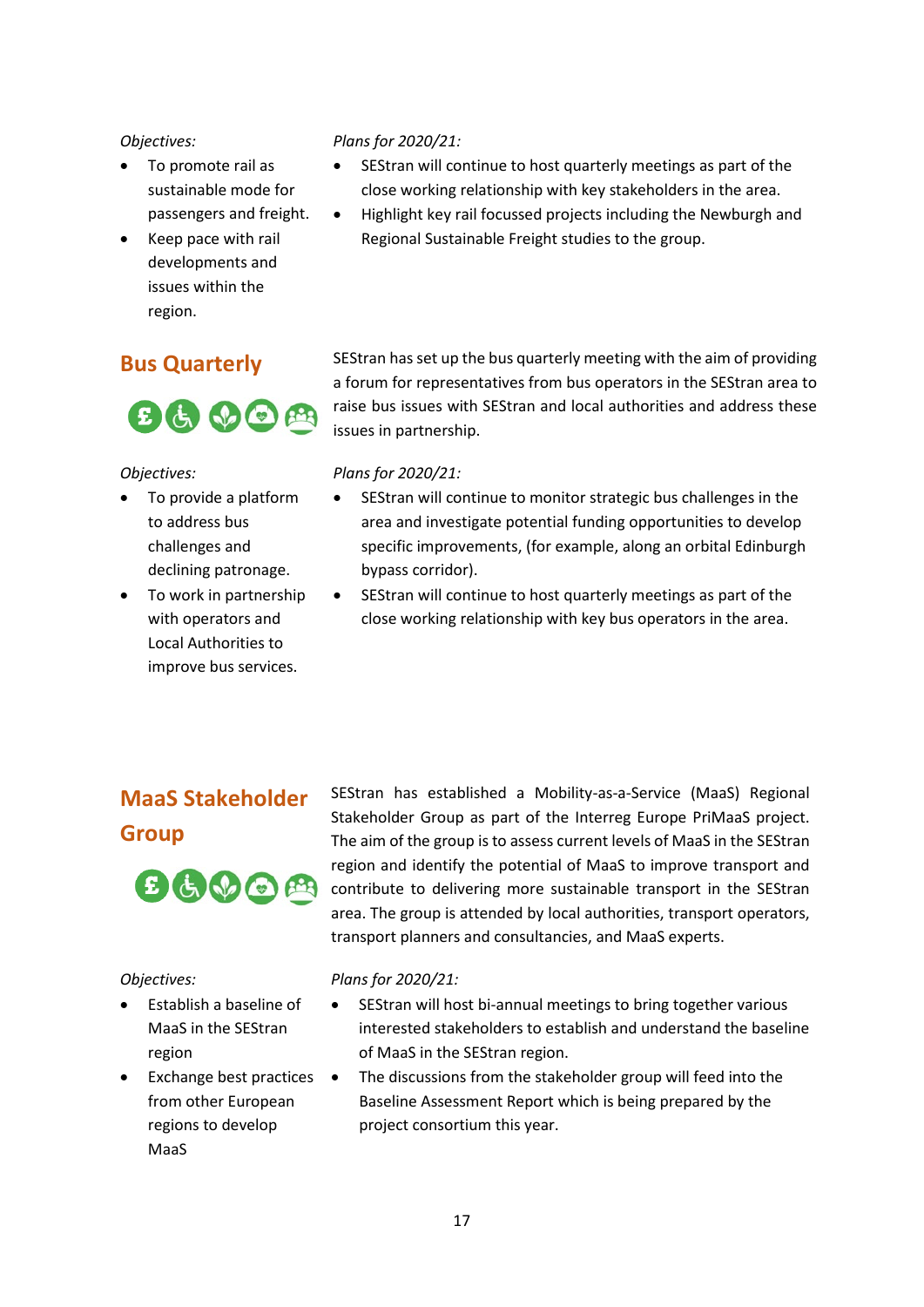## **Communication**

# $B$ & $\bigcirc$  $B$

#### *Objectives:*

- To ensure the role of SEStran, in representing a regional voice in transport related matters in the South East of Scotland, is more widely understood and recognised.
- Continue to lead by example and deliver sustainability and climate change objectives as an organisation.



*Objectives:*

- Represent a regional voice in transport related matters in the South East of Scotland
- Continue to lead by example and deliver sustainability and climate change objectives as an organisation.

#### *Plans for 2020/21:*

- Increase awareness of the development of the new Regional Transport Strategy across a wide range of stakeholders to improve engagement levels.
- Increase awareness of the wide range of SEStran activities and projects across the region within appropriate advocacy, stakeholder, community and beneficiary groups, through advertising, use of social media and promotional activities.
- Increase awareness of SEStran's key strategic studies that are relevant to a wide range of partners in the region.
- Promote and share SEStran knowledge and awareness through participation at key conferences, working or enquiry groups.
- SEStran will continue to raise awareness of its statutory role in relation to all other Governance arrangements in the area, including Community Planning Partnerships.

**Governance** As the statutory Regional Transport Partnership for the South East of Scotland, SEStran is responsible for developing and maintaining a Regional Transport Strategy, to which local authorities must then align their local transport strategies. SEStran provides appropriate platforms for various stakeholders to discuss and address transport related issues in the South East of Scotland.

- Ensure stakeholders and partners are engaged in the development of the new Regional Transport Strategy.
- Participate in the three regional working groups set up for Transport Scotland's Second Strategic Transport Projects Review and continue to chair the Edinburgh and South East of Scotland grouping.
- Support and provide strategic transport input for all Growth Deal arrangements in the SEStran region.
- Contribute to transport related policy developments and respond to relevant consultations as they are published.
- Arrange meetings that bring together relevant stakeholders to discuss pressing transport related issues, such as bus, rail and active travel.
- Contribute to the work of Community Planning Partnerships within the region.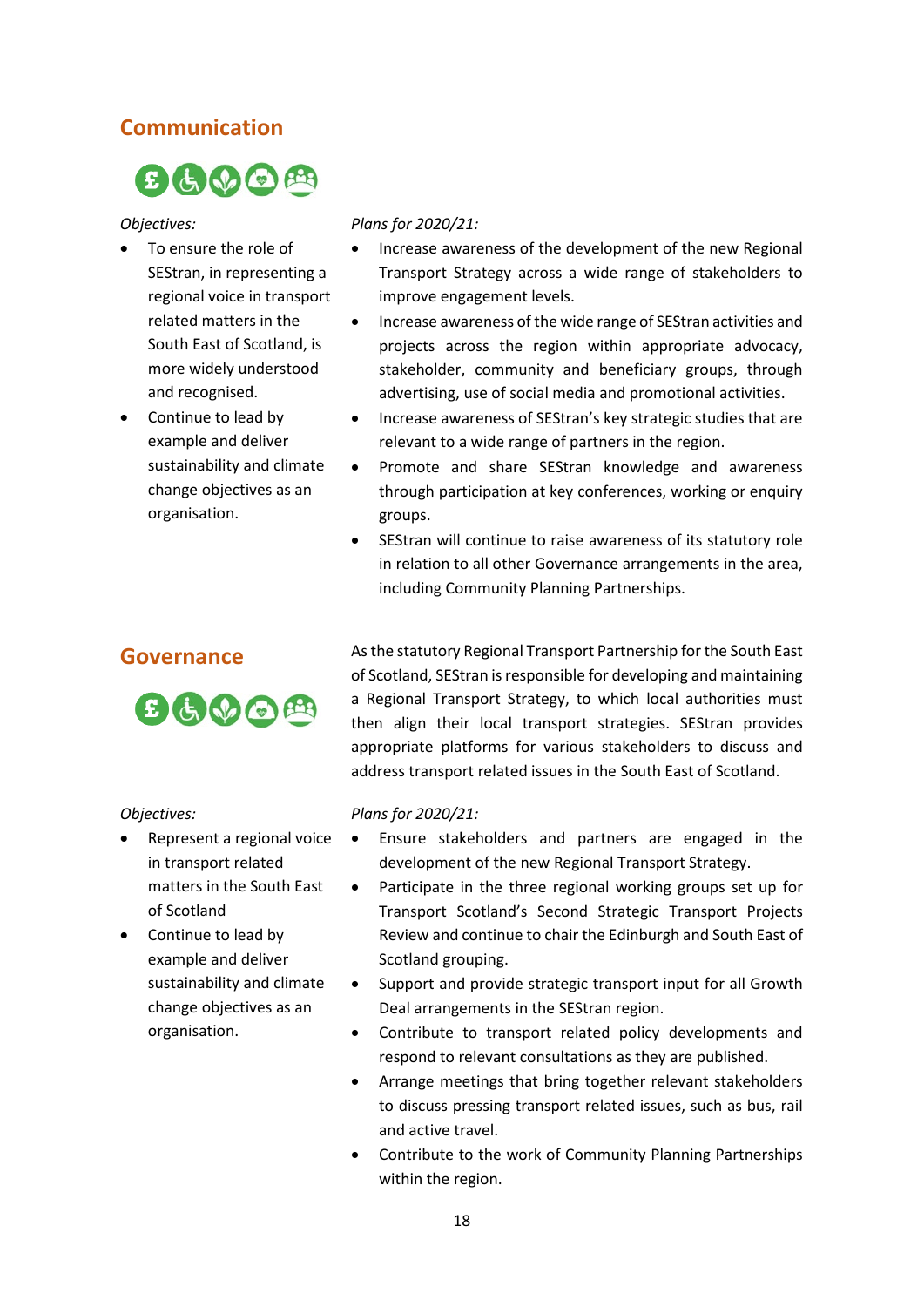## **5. Annexes**

# Annex 5.1 – Key Performance Indicators

<span id="page-19-1"></span><span id="page-19-0"></span>

| <b>GO e-Bike</b>            |                              |                                        |                                   |                                |
|-----------------------------|------------------------------|----------------------------------------|-----------------------------------|--------------------------------|
| <b>Impact</b>               | <b>Strategic objective</b>   | <b>Key focus areas</b>                 | <b>Key performance indicators</b> | <b>Critical Success Factor</b> |
| GO e-Bike will add to the   |                              | Support GO e-Bike Hubs                 | User numbers and monitoring       | Cooperation from hub           |
| region's active travel      | $\mathbf{E}$<br>$\mathbf{G}$ |                                        | impact from hubs                  | partners                       |
| facilities, delivering more |                              | Increase programme reach and           | Website promotion and user        | Availability of funding        |
| sustainable and healthier   | $\bigcirc$                   | awareness in region                    | campaign "Do the Ride Thing"      |                                |
| transport solutions for     |                              | Promotion of all forms of e-bikes      | Seek additional funding           | Availability of funding        |
| people.                     |                              | across region                          | opportunities for further e-bike  |                                |
|                             |                              |                                        | hubs                              |                                |
| <b>Tripshare SEStran</b>    |                              |                                        |                                   |                                |
| <b>Impact</b>               | <b>Strategic objective</b>   | <b>Key focus areas</b>                 | <b>Key Performance Indicators</b> | <b>Critical Success Factor</b> |
| <b>Reviewing Tripshare</b>  |                              | Review the current arrangements for    | Establish options for a Scotland- | Cooperation from               |
| SEStran will help provide   | £                            | Tripshare SEStran and continue to      | wide car-sharing platform         | other RTPs                     |
| an updated platform that is |                              | explore the best way of promoting      |                                   |                                |
| better fit for purpose to   |                              | through<br>car-sharing<br>online<br>an |                                   |                                |
| meet the needs of the car-  |                              | platform.                              |                                   |                                |
| sharing community and       |                              | Provide a platform for large           | Work with the SHARE-North         | Cooperation from               |
| reduce the number of        |                              | employers in the region to             | project partners to exchange      | <b>SHARE-North partners</b>    |
| single occupancy cars.      |                              | encourage carpooling to work           | knowledge and implement best      |                                |
|                             |                              |                                        | practices.                        |                                |
|                             |                              |                                        |                                   |                                |
|                             |                              |                                        |                                   |                                |
|                             |                              |                                        |                                   |                                |
|                             |                              |                                        |                                   |                                |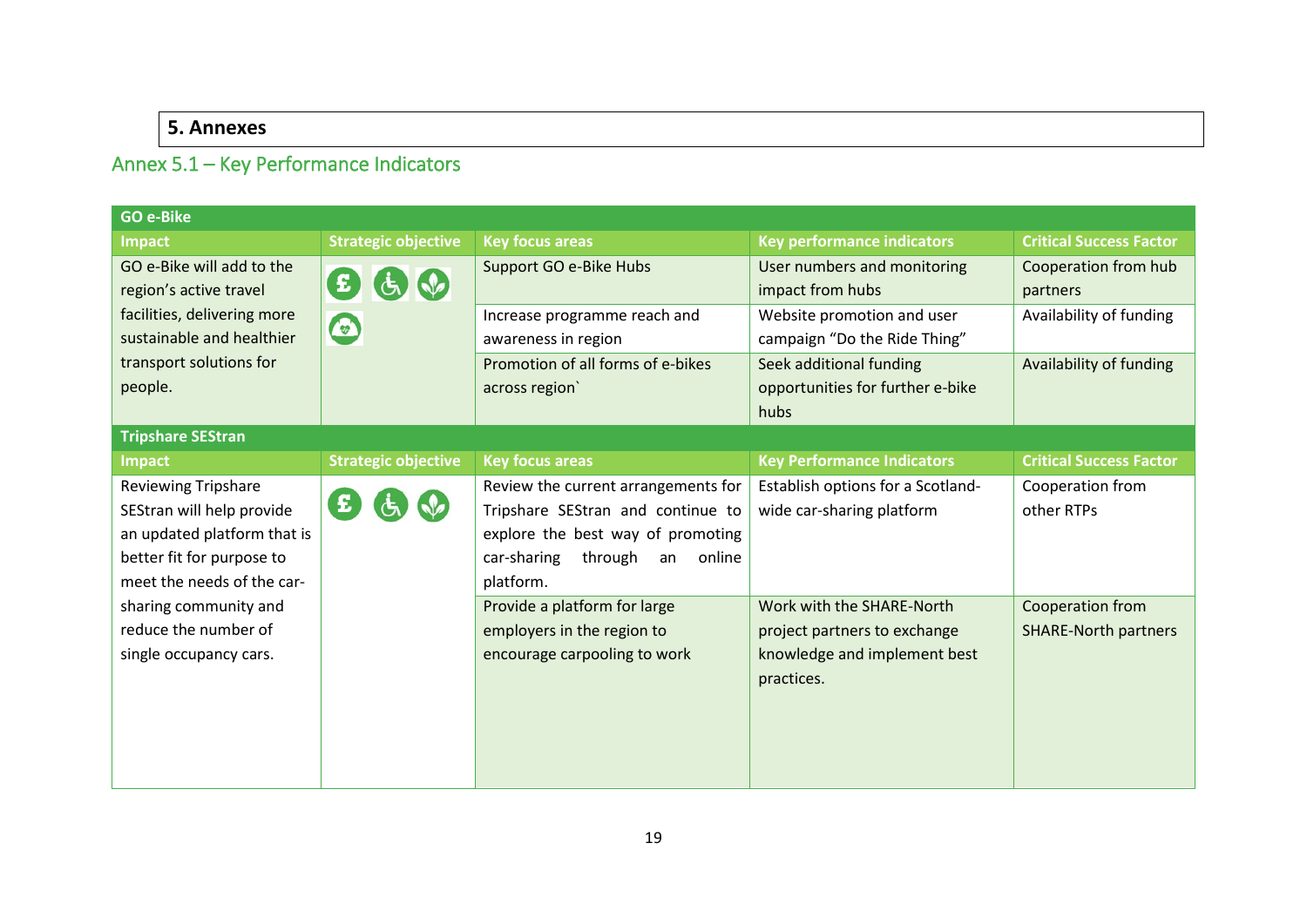| <b>Thistle Assistance Card &amp; App</b>      |                                        |                                      |                                      |                                |  |  |
|-----------------------------------------------|----------------------------------------|--------------------------------------|--------------------------------------|--------------------------------|--|--|
| <b>Impact</b>                                 | <b>Strategic objective</b>             | <b>Key focus areas</b>               | <b>Key Performance Indicators</b>    | <b>Critical Success Factor</b> |  |  |
| The Thistle Card App will                     |                                        | Create an app-based door-to-door     | Work with 5 Can Do competition       | Dependent on securing          |  |  |
| provide a door-to-door                        | £                                      | journey planner with the aim of      | winners to develop phase 2           | funding for Phase 2.           |  |  |
| journey planner making                        |                                        | making public transport more         | concepts.                            |                                |  |  |
| public transport more                         |                                        | accessible to all.                   |                                      |                                |  |  |
| accessible for disabled and                   |                                        |                                      |                                      | Increased usage of             |  |  |
| older people.                                 |                                        |                                      |                                      | website/social media           |  |  |
|                                               |                                        |                                      | Work with transport operators        | Increased awareness            |  |  |
| Develop awareness of                          |                                        | Develop new training tool for        |                                      | amongst public                 |  |  |
| <b>Thistle Assistance</b>                     |                                        | operators                            |                                      |                                |  |  |
| Programme                                     |                                        | Utilise new branding, website and    |                                      |                                |  |  |
|                                               |                                        | social media                         |                                      |                                |  |  |
| <b>Real Time Passenger Information (RTPI)</b> |                                        |                                      |                                      |                                |  |  |
|                                               |                                        |                                      |                                      |                                |  |  |
| <b>Impact</b>                                 | <b>Strategic objective</b>             | <b>Key focus areas</b>               | <b>Key Performance Indicators</b>    | <b>Critical Success Factor</b> |  |  |
| RTPI makes public                             |                                        | SEStran will be working with City of | Work with CEC and developers to      | Cooperation from CEC,          |  |  |
| transport more accessible                     | 日白                                     | Edinburgh Council to develop a new   | design a new CMS interface.          | <b>CMS</b> procurement         |  |  |
| and reliable. The provision                   |                                        | content management system that       | Integrate key regional operators     | process and integration        |  |  |
| of real-time information                      |                                        | improve the public facing<br>will    | into the new system. Test new        | of regional operators.         |  |  |
| contributes to tackling a                     |                                        | regional screen network.             | system and role across the region    |                                |  |  |
| declining bus patronage in                    |                                        |                                      | via the digital screen network and   |                                |  |  |
| the SEStran region.                           |                                        |                                      | other interfaces.                    |                                |  |  |
| <b>Active Travel Programmes</b>               |                                        |                                      |                                      |                                |  |  |
| <b>Impact</b>                                 | <b>Strategic objective</b>             | <b>Key focus areas</b>               | <b>Key Performance Indicators</b>    | <b>Critical Success Factor</b> |  |  |
| The active travel projects                    |                                        | Coordinate new strategic cross-      | Identify plan for prioritised routes | Partnerships with Local        |  |  |
| contribute to the                             | $\mathbf{E}$ $\mathbf{v}$ $\mathbf{c}$ | boundary study                       | throughout region                    | Authorities                    |  |  |
| development of a regional                     |                                        | Design Projects 100% funded          | Deliver project within budget        | <b>Collaboration with</b>      |  |  |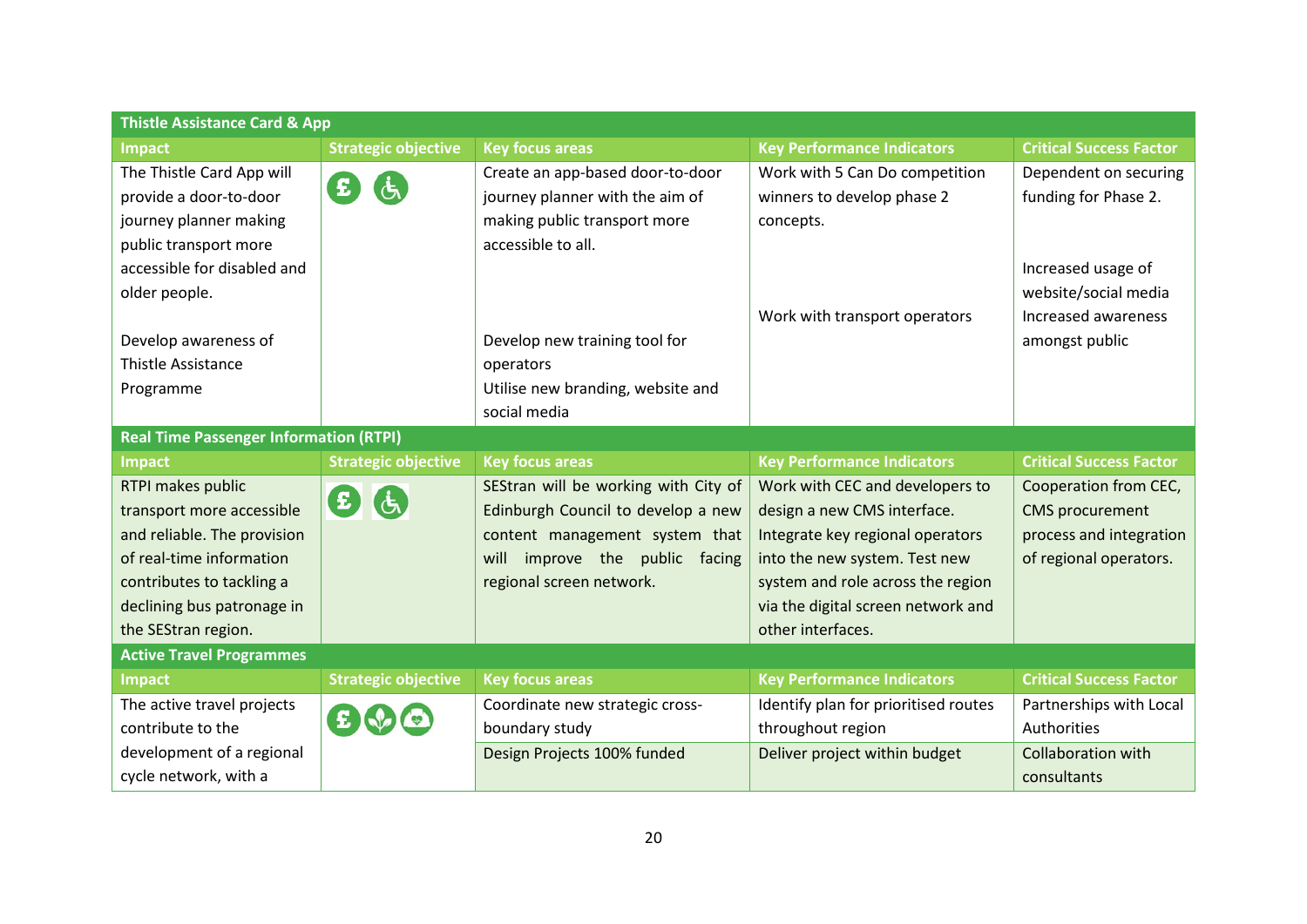| particular focus on cross-            |                            | Support sustainable cross boundary                          | Deliver project within budget        | Collaboration with             |
|---------------------------------------|----------------------------|-------------------------------------------------------------|--------------------------------------|--------------------------------|
| boundary routes                       |                            | projects                                                    |                                      | consultants                    |
|                                       |                            | Increase Active Travel reach                                | Utilise funding opportunities from   | Availability of funding        |
|                                       |                            |                                                             | SG for further project opportunities |                                |
| <b>Cycle Training and Development</b> |                            |                                                             |                                      |                                |
| <b>Impact</b>                         | <b>Strategic objective</b> | <b>Key focus areas</b>                                      | <b>Key performance indicators</b>    | <b>Critical Success Factor</b> |
| The cycle training supports           |                            | Support the coordination of                                 | Increase in Bikeability Scotland     | Cooperation and                |
| the Local Authority                   |                            | Bikeability Scotland Level 2 delivery.                      | Level 2 delivery by 10% across the   | engagement from                |
| <b>Bikeability Co-ordinators</b>      |                            | Develop and support pilots for new                          | region.                              | <b>Bikeability Co-</b>         |
| and expands cycle training            |                            | delivery models.                                            |                                      | ordinators. Capacity of        |
| opportunities across the              |                            |                                                             |                                      | co-ordinators.                 |
| region.                               |                            | Identify opportunities for delivering                       | Training sessions delivered in two   | <b>Publication of training</b> |
|                                       |                            | cycle training in conjunction with Go                       | hubs. Training sessions offered to   | sessions and ensuring          |
|                                       |                            | e-Bike hubs and potential employer<br>all employer schemes. |                                      | engagement.                    |
|                                       |                            | scheme. Developing and supporting                           |                                      |                                |
|                                       |                            | opportunities for cycle training at                         |                                      |                                |
|                                       |                            | any age across the region.                                  |                                      |                                |
| <b>SHARE-North</b>                    |                            |                                                             |                                      |                                |
| <b>Impact</b>                         | <b>Strategic objective</b> | <b>Key focus areas</b>                                      | <b>Key Performance Indicators</b>    | <b>Critical Success Factor</b> |
| <b>SHARE-North raises the</b>         |                            | Collaborate with CoMoUK and WYCA                            | Work collaboratively to introduce 1  | Identification of a            |
| potential for shared                  |                            | to introduce Mobility hubs to the                           | Mobility hub to the SEStran region   | suitable location for a        |
| mobility to address                   |                            | SEStran region, building on                                 |                                      | Mobility hub.                  |
| $\bullet$<br>transport challenges.    |                            | experiences from Bremen, Germany                            |                                      |                                |
| Mobility hubs will integrate          |                            | and Bergen, Norway.                                         |                                      |                                |
| different modes of shared             |                            | Use SHARE-North funding to update                           | Take learnings from Taxistop,        | Cooperation from               |
| mobility and SHARE-North              |                            | and redesign the Tripshare SEStran                          | Belgium to promote car-sharing       | <b>SHARE-North partners</b>    |
| will contribute to reviewing          |                            | car-sharing platform                                        | through Tripshare SEStran.           |                                |
| Tripshare SEStran.                    |                            |                                                             |                                      |                                |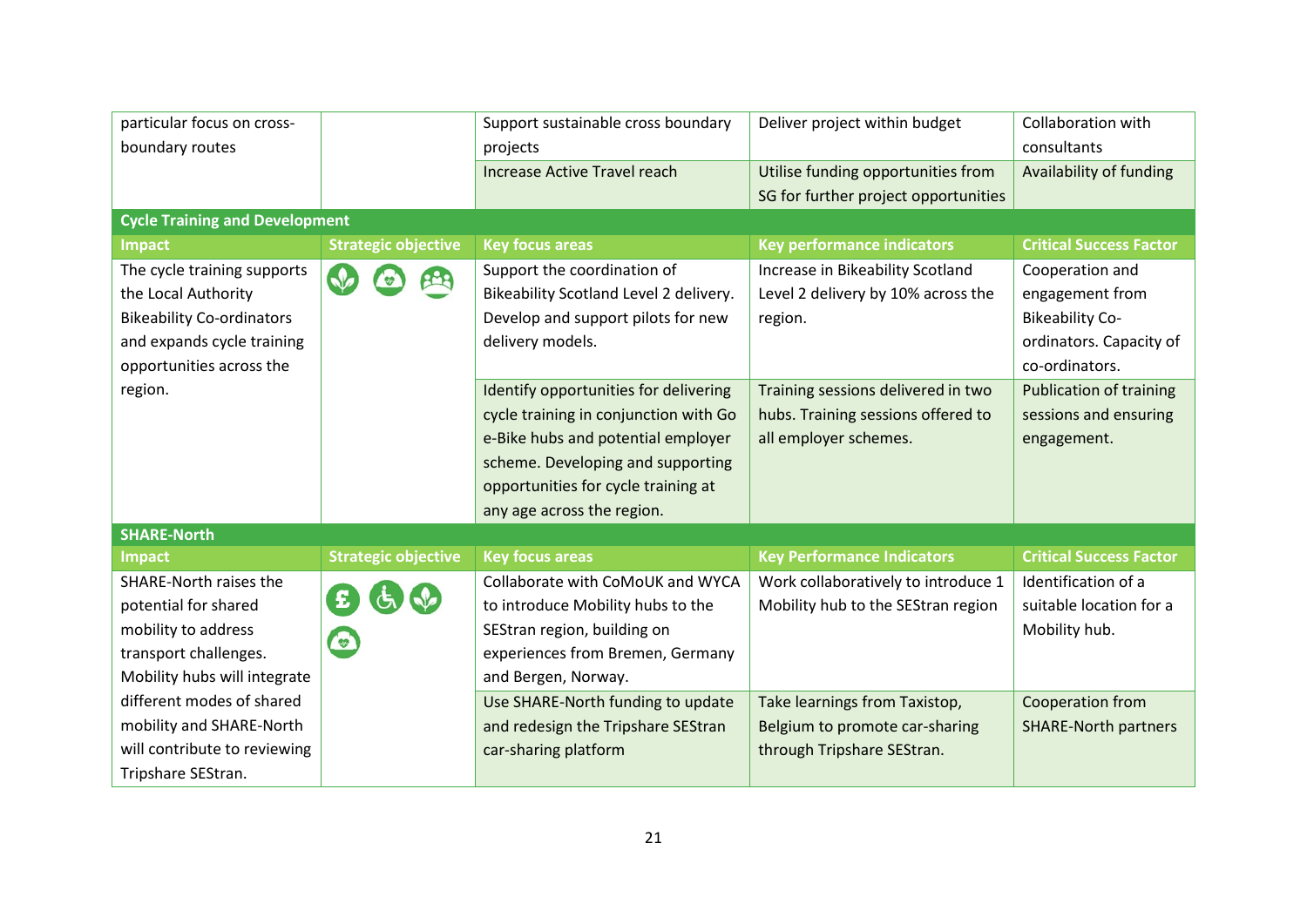| <b>SUFLOGH</b>                                                      |                            |                                        |                                        |                                |
|---------------------------------------------------------------------|----------------------------|----------------------------------------|----------------------------------------|--------------------------------|
| Impact                                                              | <b>Strategic objective</b> | <b>Key focus areas</b>                 | <b>Key Performance Indicators</b>      | <b>Critical Success Factor</b> |
| <b>SURFLOGH promotes</b><br>$E$ $\psi$<br>sustainable solutions for |                            | Work with Zedify to expand             | Increase customer base and             | Cooperation from               |
|                                                                     |                            | Edinburgh hub                          | number of deliveries for first and     | Zedify                         |
| urban freight logistics. The                                        |                            |                                        | last mile deliveries.                  |                                |
| pilot with Zedify informs                                           |                            | Measure impact of Edinburgh hub        | Measure the equivalent CO <sub>2</sub> | Sufficient journey and         |
| the development of a                                                |                            |                                        | emission volumes reduced or saved      | emissions data from            |
| business case for e-cargo                                           |                            |                                        | as a result of the trial               | partners                       |
| bike deliveries in                                                  |                            | Explore how sustainable logistics can  | Conduct a hackathon in Edinburgh       | Cooperation from               |
| Edinburgh.                                                          |                            | be integrated further                  |                                        | participants                   |
|                                                                     |                            | Interview key stakeholders in pilot    | Conduct 4 interview visits with        | Cooperation from               |
|                                                                     |                            | countries, Netherlands, Sweden and     | <b>Edinburgh Napier University</b>     | stakeholders                   |
|                                                                     |                            | <b>Belgium</b>                         |                                        |                                |
|                                                                     |                            | Share and disseminate information      | Present new research paper at          | Cooperation from               |
|                                                                     |                            | about sustainable logistics to a wider | 2020 STAR Conference in Glasgow        | audience                       |
|                                                                     |                            | audience.                              | and at SURFLOGH final conference       |                                |
|                                                                     |                            |                                        | in Belgium.                            |                                |
| <b>BLING</b>                                                        |                            |                                        |                                        |                                |
| <b>Impact</b>                                                       | <b>Strategic objective</b> | <b>Key focus areas</b>                 | <b>Key performance indicators</b>      | <b>Critical Success Factor</b> |
| The BLING project will                                              | £)                         | Work with project partners,            | Build on successful pilot with         | Cooperation from               |
| deliver a trial that explores                                       |                            | including the University of            | University of Edinburgh.               | stakeholders to deliver        |
| opportunities for the                                               |                            | Edinburgh, to develop and              | Present key research papers            | pilot trial                    |
| integration of Blockchain in                                        |                            | implement a transport focused trial    |                                        |                                |
| transport.                                                          |                            | pilot that aims to deliver Blockchain  |                                        |                                |
|                                                                     |                            | in government. Share and               |                                        |                                |
|                                                                     |                            | disseminate information about          |                                        |                                |
|                                                                     |                            | Blockchain technology in Transport.    |                                        |                                |
|                                                                     |                            |                                        |                                        |                                |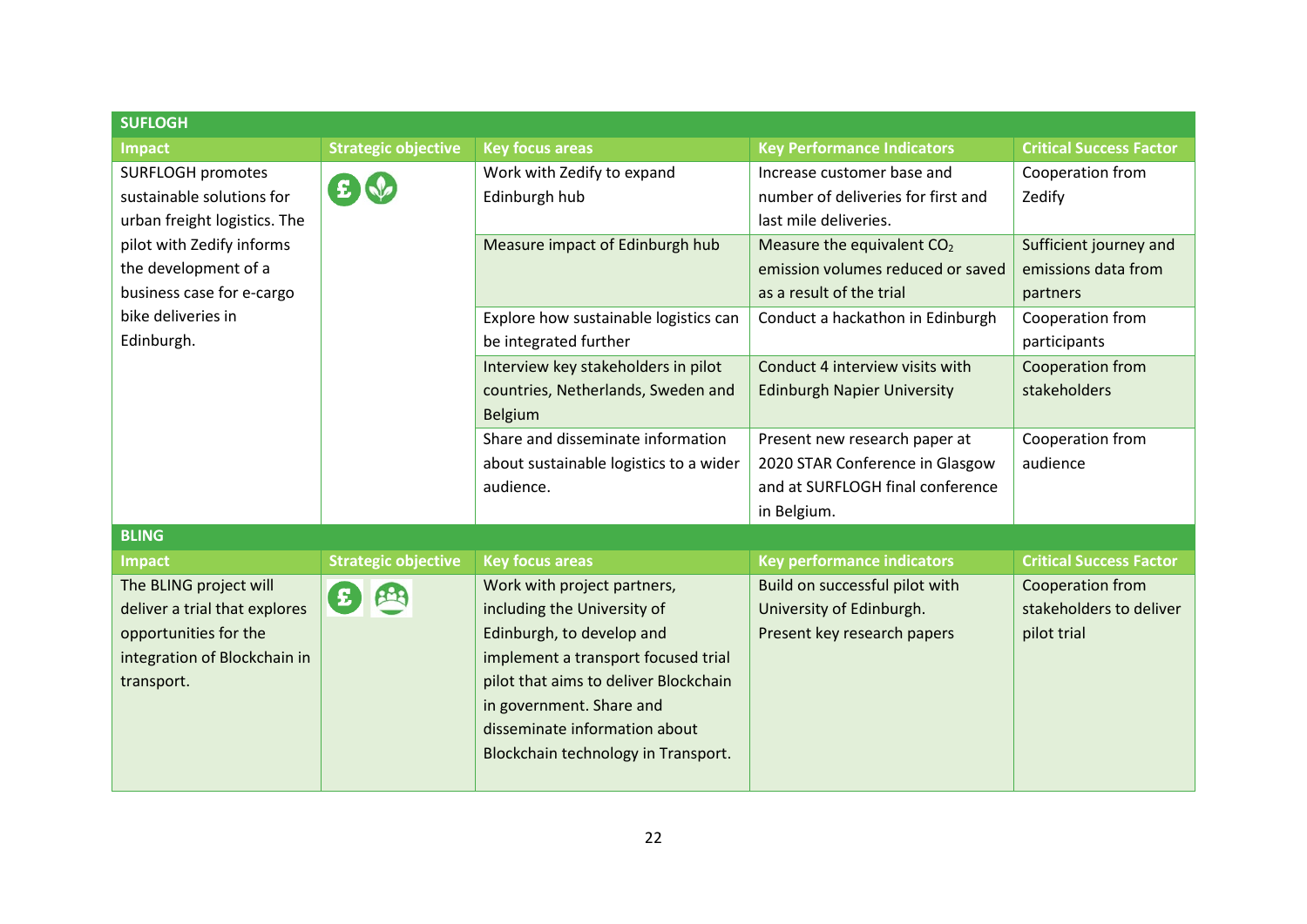| <b>Forum &amp; Liaison Groups</b>                                                                                                                         |                            |                                                                                                                                                         |                                                                                                                        |                                       |
|-----------------------------------------------------------------------------------------------------------------------------------------------------------|----------------------------|---------------------------------------------------------------------------------------------------------------------------------------------------------|------------------------------------------------------------------------------------------------------------------------|---------------------------------------|
| <b>Impact</b>                                                                                                                                             | <b>Strategic objective</b> | <b>Key focus areas</b>                                                                                                                                  | <b>Key Performance Indicators</b>                                                                                      | <b>Critical Success Factor</b>        |
| The Forums facilitate<br>discussion and provide a<br>platform for interested<br>parties to formulate a<br>regional voice in transport-<br>related matters |                            | Bring together interested parties and<br>provide a regional voice in transport<br>related matters                                                       | Organise three different forums<br>that bring together various<br>stakeholders to address transport<br>related issues. | Involvement of key<br>stakeholders    |
| <b>Governance &amp; Partnership working</b>                                                                                                               |                            |                                                                                                                                                         |                                                                                                                        |                                       |
| <b>Impact</b>                                                                                                                                             | <b>Strategic objective</b> | <b>Key focus areas</b>                                                                                                                                  | <b>Key performance indicators</b>                                                                                      | <b>Critical Success Factor</b>        |
| Partnership working<br>ensures that SEStran is able<br>to represent the region as<br>a whole in addressing                                                | 白的<br>9                    | Continue to be involved in pressing<br>transport issues and represent a<br>regional voice in transport related<br>matters in the South East of Scotland | Continue to be involved in<br>transport related policy<br>developments and respond to<br>relevant consultations        | Resource availability                 |
| transport related issues.                                                                                                                                 |                            |                                                                                                                                                         | Organise stakeholder meetings to<br>address various transport related<br>issues                                        | Cooperation from<br>stakeholders      |
|                                                                                                                                                           |                            | Continue to provide a representative<br>role for RTP, at meetings of the East<br>Coast Main Line Authorities (ECMA).                                    |                                                                                                                        |                                       |
|                                                                                                                                                           |                            | Continue to lead by example and<br>deliver sustainability and climate<br>change objectives as an organisation                                           | Provide the Sustainable and Active<br>Travel Fund to help organisations<br>adopt sustainable transport<br>solutions    | Involvement of<br>organisations       |
| <b>Regional Transport Strategy (RTS)</b>                                                                                                                  |                            |                                                                                                                                                         |                                                                                                                        |                                       |
| <b>Impact</b>                                                                                                                                             | <b>Strategic objective</b> | <b>Key focus areas</b>                                                                                                                                  | <b>Key Performance Indicators</b>                                                                                      | <b>Critical Success Factor</b>        |
| It is SEStran's statutory<br>duty to create and                                                                                                           | £                          | Following the completion of a Main<br>Issues Report, procure consultancy                                                                                | Signed contract with consultants                                                                                       | Procurement process<br>must be robust |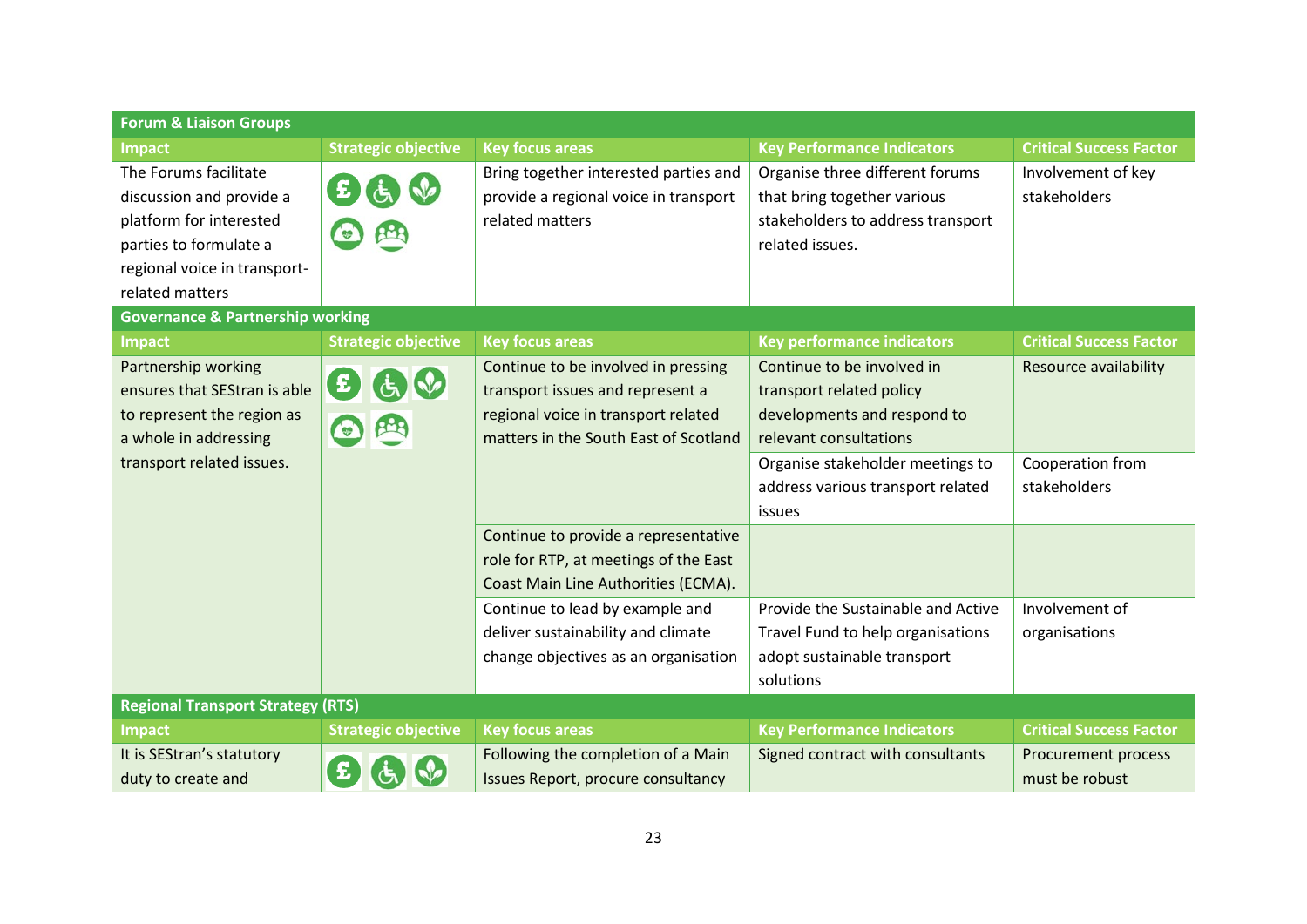| maintain a Regional            |                 | services to develop a new RTS,       | Completion of consultation stages | Stakeholder            |
|--------------------------------|-----------------|--------------------------------------|-----------------------------------|------------------------|
| <b>Transport Strategy. The</b> | $\odot$ $\odot$ | including statutory consultation     |                                   | engagement             |
| strategy must be kept up to    |                 | elements and appraisal, and the      | Delivery of appraisal work        | Cooperation from       |
| date to reflect the pace of    |                 | drafting of a new RTS report.        |                                   | stakeholders           |
| the changes affecting the      |                 | Work with the Local Authorities to   | Develop a draft Electric Vehicle  | Cooperation from Local |
| transport of people and        |                 | develop an Electric Vehicle Strategy | Strategy                          | Authorities            |
| goods. The RTS provides a      |                 | for the region.                      |                                   |                        |
| regional framework for         |                 |                                      |                                   |                        |
| future developments and        |                 |                                      |                                   |                        |
| interventions.                 |                 |                                      |                                   |                        |

SEStran Annual Report 2018/19:

<https://www.sestran.gov.uk/wp-content/uploads/2020/02/SEStran-201819-Annual-Report.pdf>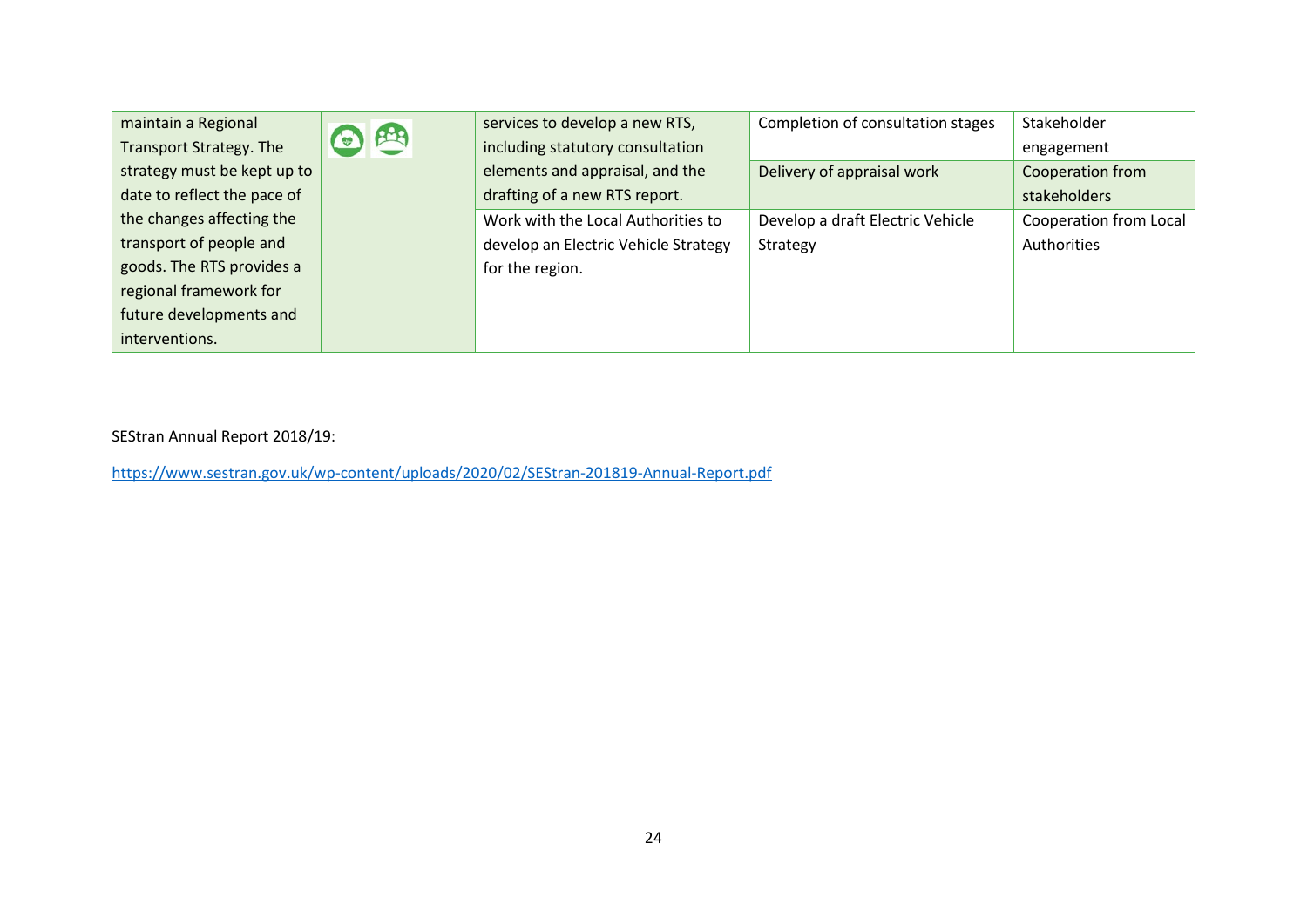# <span id="page-25-0"></span>Annex 5.2 – Budget Summary

|                     | 2013/14 | 2014/15 | 2015/16 2016/17 |       | 2017/18 | 2018/19 | $\sqrt{2019/20}$ | 2020/21 |
|---------------------|---------|---------|-----------------|-------|---------|---------|------------------|---------|
|                     | £'000   | £'000   | £'000           | £'000 | £'000   | £'000   | £'000            | £'000   |
| <b>Budget</b>       |         |         |                 |       |         |         |                  |         |
| Core                | 463     | 465     | 550             | 551   | 478     | 531     | 584              | 581     |
| Projects            | 504     | 1,076   | 2,384           | 725   | 510     | 614     | 1014             | 943     |
| <b>RTPI</b>         | 222     | 286     | 230             | 344   | 339     | 108     | 100              | 50      |
| <b>Total budget</b> | 1,189   | 1,827   | 3,164           | 1,620 | 1,327   | 1,253   | 1,698            | 1574    |

| <b>External funding</b>       |                          |       |       |                          |       |                          |                |      |
|-------------------------------|--------------------------|-------|-------|--------------------------|-------|--------------------------|----------------|------|
| EU grants                     | 146                      | 233   | 131   | 64                       | 95    | 139                      | 122            | 142  |
| Other income                  | 61                       | 266   | 1,051 | 686                      | 250   | 142                      | 604            | 460  |
| <b>Bus Investment Fund</b>    | $\overline{\phantom{a}}$ | 346   | 1,000 | $\overline{\phantom{a}}$ |       | $\overline{\phantom{a}}$ | $\blacksquare$ |      |
| <b>Total external funding</b> | 207                      | 845   | 2,182 | 750                      | 345   | 281                      | 726            | 602  |
| <b>Core funding</b>           |                          |       |       |                          |       |                          |                |      |
| Scottish Government           | 782                      | 782   | 782   | 782                      | 782   | 782                      | 782            | 782  |
| <b>Council Requisition</b>    | 200                      | 200   | 200   | 200                      | 190   | 190                      | 190            | 190  |
| <b>Total funding</b>          | 1,189                    | 1,827 | 3,164 | 1,620                    | 1,327 | 1,253                    | 1,698          | 1574 |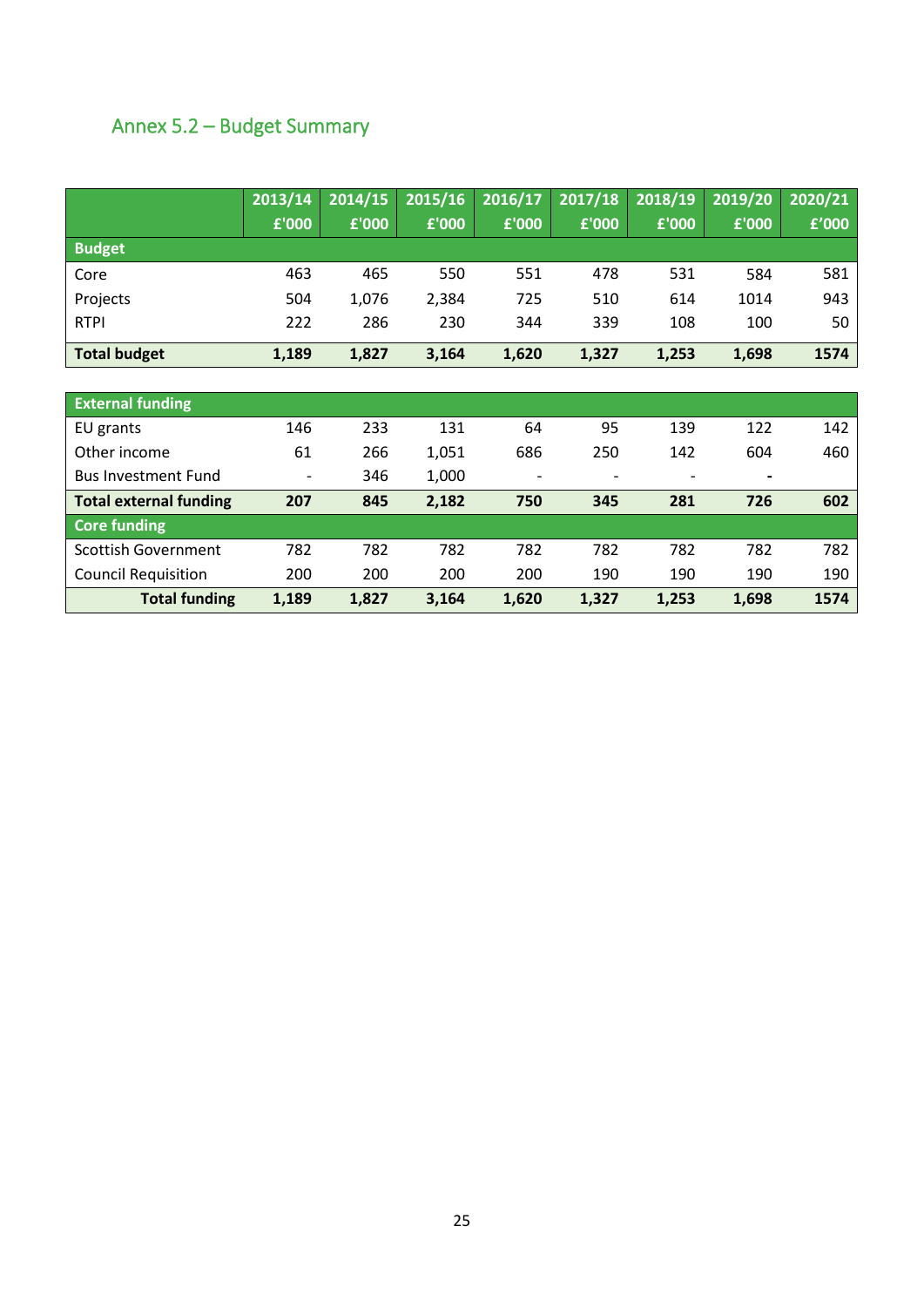## <span id="page-26-0"></span>Annex 5.3 – Staff and Organisational Chart

| <b>Partnership Director</b>                                | Jim Grieve                |
|------------------------------------------------------------|---------------------------|
| <b>Senior Partnership Manager</b>                          | Anna Herriman             |
| <b>Programme Manager</b>                                   | Keith Fisken              |
| <b>Regional Cycle Training and Development</b><br>Officer* | <b>Beth Harley-Jepson</b> |
| <b>Active Travel Officer</b>                               | Peter Jackson             |
| <b>Strategy &amp; Projects Officer</b>                     | <b>Jim Stewart</b>        |
| <b>Project Officer</b>                                     | Julie Vinders             |
| <b>Business Manager</b>                                    | <b>Angela Chambers</b>    |
| <b>Business Support Officer</b>                            | Hannah Markley            |
| <b>Business Support Assistant</b>                          | <b>Cheryl Fergie</b>      |

\* Cycle Training and Development Officer is jointly funded, employed by Cycling Scotland and embedded in SEStran.

#### *Figure 1: Organisational Chart*

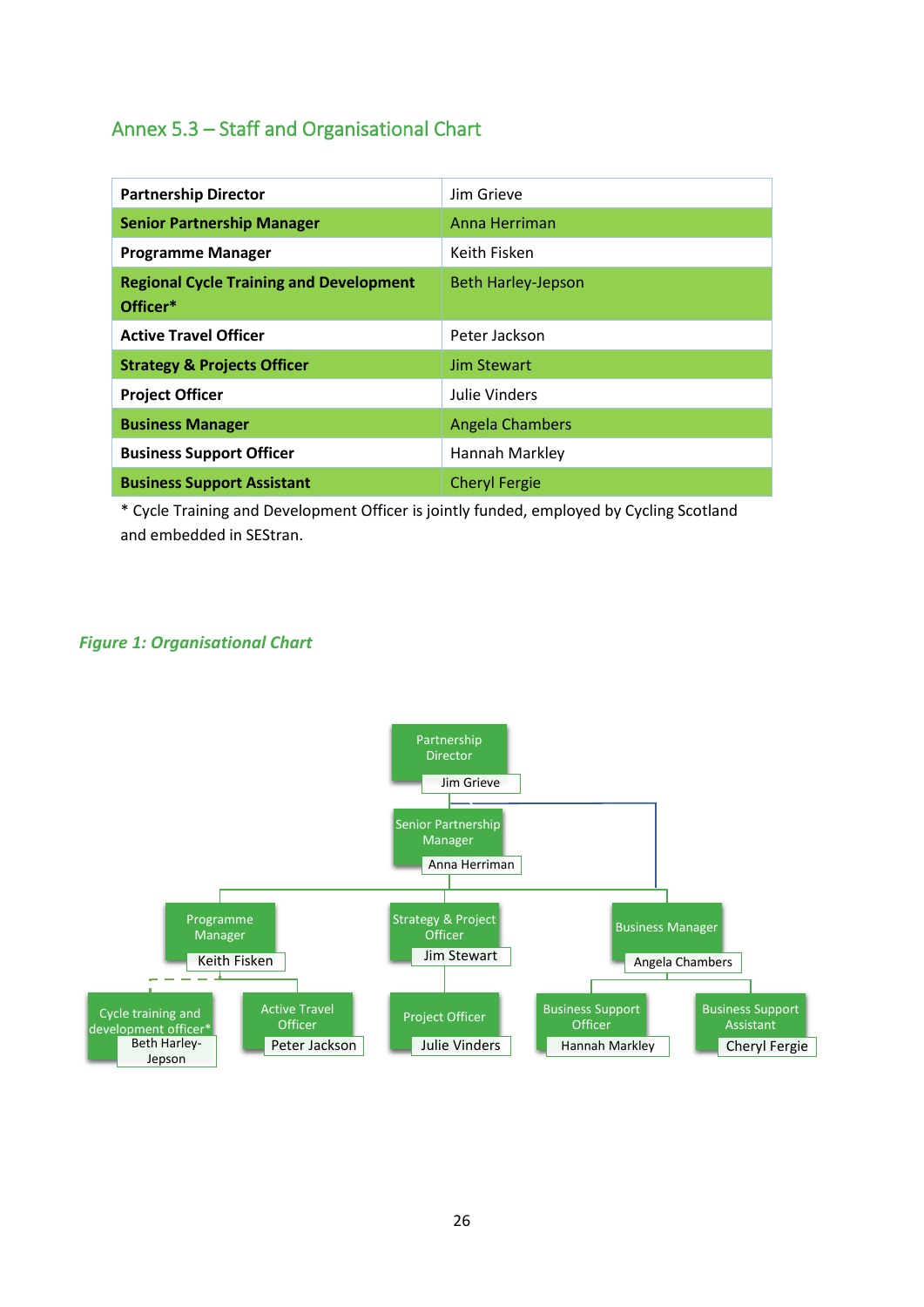## **Annex 5.4 – Glossary**

SEStran aims to use clear and inclusive language in our publications and reports, but some project names or specific terms aren't commonly used, and many policies use acronyms or abbreviated titles. This glossary is a quick reference point for uncommon terms and abbreviations.

| <b>Term or</b><br>abbreviation<br><b>BLING</b> | <b>Full title and meaning</b><br>'Blockchain in Local Government' is a project in which SEStran is a partner testing<br>how blockchain can support the delivery and distribution of goods                                |
|------------------------------------------------|--------------------------------------------------------------------------------------------------------------------------------------------------------------------------------------------------------------------------|
| <b>Blockchain</b>                              | A system of using coordinated data checks to verify online information exchange -<br>it allows for very secure online transactions                                                                                       |
| <b>CoMoUK</b>                                  | COMOUK is the name of a Trust that promotes shared and integrated mobility                                                                                                                                               |
| <b>COP26</b>                                   | The 26 <sup>th</sup> United Nations Climate Change Conference which is due to take place in<br>Glasgow in November 2020                                                                                                  |
| <b>ECMA</b>                                    | The Consortium of <b>East Coast Main Line Authorities</b> (Councils, Combined<br>Authorities and Regional Transport Partnerships) along the area served by the East<br><b>Coast Main Rail Line</b>                       |
| <b>Interreg</b>                                | Interreg North Sea Region is a European Funding programme that helps regional<br>and local governments deliver better policy.                                                                                            |
| <b>LEZ</b>                                     | Low Emission Zones - being introduced in four of Scotland's cities following<br>provisions for local authorities contained in the Transport (Scotland) Act 2019                                                          |
| <b>LRDF</b>                                    | Local Rail Development Fund - funding provided by Transport Scotland                                                                                                                                                     |
| <b>MaaS</b>                                    | Mobility as a Service is a concept of integrating journey options, planning, ticketing<br>and payment, allowing people to more freely choose between different modes of<br>transport or operators                        |
| NTS <sub>2</sub>                               | The second National Transport Strategy for Scotland, launched in February 2020                                                                                                                                           |
| <b>PriMaaS</b>                                 | PriMaas is a project in which SEStran is a partner, testing how Mobiilty as a Service<br>can assist in delivering more accessible and sustainable regional transport                                                     |
| <b>RTPI</b>                                    | Real Time Passenger Information                                                                                                                                                                                          |
| <b>RTS</b>                                     | Regional Transport Strategy. SEStran's current RTS is on our website                                                                                                                                                     |
| <b>RTP</b>                                     | Regional Transport Partnerships - there are seven established across Scotland                                                                                                                                            |
| <b>SEStran</b>                                 | SEStran is the South East of Scotland Transport Partnership                                                                                                                                                              |
| <b>SHARE-North</b>                             | $SHARE-North$ is a project in which SEStran is a partner – the name reflects the<br>ambition to achieve more use of shared mobility solutions                                                                            |
| <b>STAR</b>                                    | <b>Scottish Transport Applications and Research Conference</b>                                                                                                                                                           |
| STPR <sub>2</sub>                              | Second Strategic Transport Projects Review for Scotland, led by Transport Scotland                                                                                                                                       |
| <b>SURFLOGH</b>                                | SURFLOGH is a project in which SEStran is a partner. The project aims to stimulate<br>sustainable and efficient 'last mile' deliveries in urban areas. The name comes from<br>'Sustainable Urban Freight Logistics Hubs' |